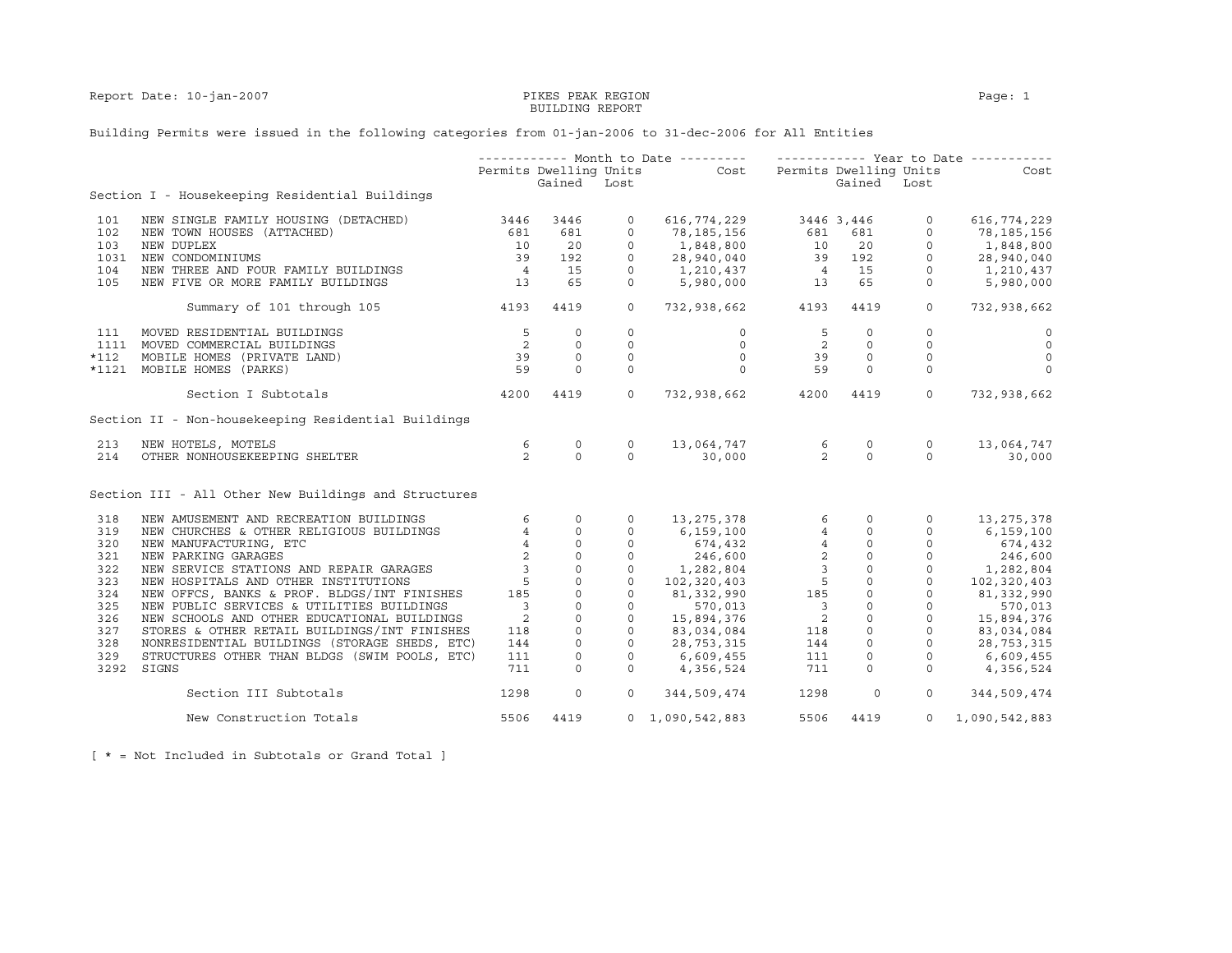Report Date: 10-jan-2007 PIKES PEAK REGION PAGE: 2

# BUILDING REPORT

## Building Permits were issued in the following categories from 01-jan-2006 to 31-dec-2006 for All Entities

|     |                                                  |                |                                  |          | ----------- Month to Date --------- |                          | ----------- Year to Date -----   |                |               |
|-----|--------------------------------------------------|----------------|----------------------------------|----------|-------------------------------------|--------------------------|----------------------------------|----------------|---------------|
|     |                                                  |                | Permits Dwelling Units<br>Gained | Lost     | Cost                                |                          | Permits Dwelling Units<br>Gained | Lost           | Cost          |
|     | Section IV - Additions and Alterations           |                |                                  |          |                                     |                          |                                  |                |               |
| 433 | RESIDENTIAL BLDGS CONV TO INCREASE UNITS         | -1             | $\circ$                          |          | 15,000                              | $\overline{\phantom{1}}$ | 0                                |                | 15,000        |
| 434 | RESIDENTIAL ALTERATIONS (REMODEL, ADD, ETC)      | 9320           |                                  |          | 98,010,194                          | 9320                     | 0                                |                | 98,010,194    |
| 435 | RESIDENTIAL REMODEL THAT DECREASE UNITS          | $\Omega$       | $\Omega$                         | $\Omega$ | $\overline{a}$                      | $\Omega$                 | $\Omega$                         | $\Omega$       |               |
| 436 | RESIDENTIAL GARAGES AND CARPORTS (ATT & DET)     | 481            | $\mathbf 0$                      |          | 11,433,760                          | 481                      | $\circ$                          |                | 11,433,760    |
| 437 | COMMERCIAL ALTERATIONS (ADD, REMODEL, ETC)       | 1868           | $\circ$                          |          | 92,655,079                          | 1868                     | $\circ$                          | $\circ$        | 92,655,079    |
|     | Section IV Subtotals                             | 11670          | $\mathbf{0}$                     | $\circ$  | 202, 114, 033                       | 11670                    | $\circ$                          | $\Omega$       | 202, 114, 033 |
|     | Section V - Conversions                          |                |                                  |          |                                     |                          |                                  |                |               |
| 540 | REMODEL COMMERCIAL TO RESIDENTIAL                | $\circ$        | 0                                |          | $\Omega$                            |                          | 0                                |                | $\Omega$      |
| 541 | REMODEL RESIDENTIAL TO COMMERCIAL                | $\overline{4}$ | $\Omega$                         | $\Omega$ | 31,500                              | $\overline{4}$           | $\Omega$                         | $\Omega$       | 31,500        |
|     | Section V Subtotals                              | $\overline{4}$ | $\Omega$                         | $\Omega$ | 31,500                              | $\overline{4}$           | $\Omega$                         | $\Omega$       | 31,500        |
|     | Section VI - Demolitions and Razing of Buildings |                |                                  |          |                                     |                          |                                  |                |               |
| 645 | DEMOLISH RESIDENTIAL BUILDINGS                   | 90             | 0                                |          | 0                                   | 90                       | 0                                |                | $\circ$       |
| 649 | DEMOLISH COMMERCIAL BUILDINGS                    | 37             | $\Omega$                         | $\Omega$ | $\Omega$                            | 37                       | $\Omega$                         | $\Omega$       | $\Omega$      |
|     | Section VI Subtotals                             | 127            | $\Omega$                         | $\Omega$ | 0                                   | 127                      | $\Omega$                         | $\Omega$       | $\Omega$      |
|     | Add, Alt and Conversion Totals                   | 11801          | $\circ$                          | $\circ$  | 202, 145, 533                       | 11801                    | $\circ$                          | $\Omega$       | 202, 145, 533 |
|     |                                                  |                |                                  |          |                                     |                          |                                  |                |               |
|     | $****$ GRAND TOTAL                               | 17307          | 4419                             |          | $0 \quad 1,292,688,416$             | 17307                    | 4419                             | $\overline{0}$ | 1,292,688,416 |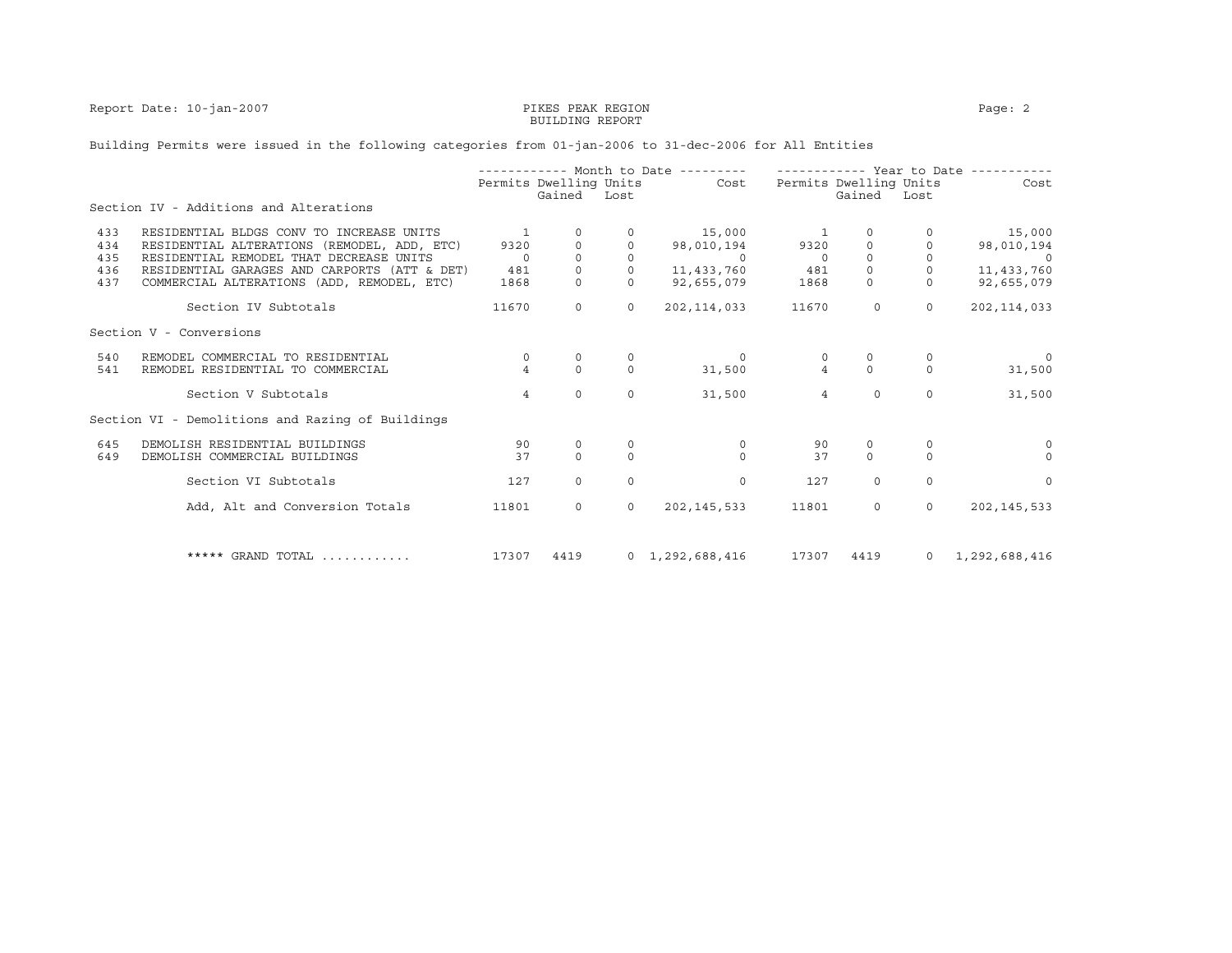Building Permits were issued in the following categories from 01-jan-2006 to 31-dec-2006 for All Entities

Section VII - Permits over \$ 500K

| Permit Classification                                                                                          |              | DUS Contractor                   | Cost      |
|----------------------------------------------------------------------------------------------------------------|--------------|----------------------------------|-----------|
| F82066 NEW SINGLE FAMILY HOUSING (DETACHED)<br>9710 HIGHLAND GLEN PL - RESIDENCE (ENGINEER STAMPED)            |              | 1 C. R. SHEA HOMES, INC.         | 1,200,000 |
| F80781 NEW SINGLE FAMILY HOUSING (DETACHED)<br>230 CRYSTAL PARK RD - RESIDENCE (MAN USE TAX 2005239)           |              | 1 PETRA HOMES, INC.              | 800,000   |
| F79482 NEW SINGLE FAMILY HOUSING (DETACHED)<br>2330 FONTLEY CT - RESIDENCE                                     |              | 1 HAMILTON HOMES, INC.           | 655,000   |
| F83111 NEW SINGLE FAMILY HOUSING (DETACHED)<br>14825 MILLHAVEN PL - RESIDENCE                                  |              | 1 MUDDY SHOES BUILDERS, LLC.     | 600,000   |
| F93938 NEW SINGLE FAMILY HOUSING (DETACHED)<br>605 SOUTHFIELD RD - RESIDENCE                                   |              | 1 COPPER VALLEY BUILDERS, INC    | 500,000   |
| G06795 NEW SINGLE FAMILY HOUSING (DETACHED)                                                                    |              | 1 ASPEN VALLEY CUSTOM HOMES, LLC | 925,000   |
| 13515 WINSLOW DR - RESIDENCE<br>F81569 NEW SINGLE FAMILY HOUSING (DETACHED)                                    |              | 1 HOMEOWNER                      | 500,000   |
| 825 LANCERS CT - RESIDENCE<br>G12431 NEW SINGLE FAMILY HOUSING (DETACHED)                                      |              | 1 C. R. SHEA HOMES, INC.         | 1,020,000 |
| 14785 MILLHAVEN PL - RESIDENCE<br>G07433 NEW SINGLE FAMILY HOUSING (DETACHED)<br>4716 STONEHILL RD - RESIDENCE |              | 1 GOLD CREST HOMES, LTD.         | 800,000   |
| G11553 NEW SINGLE FAMILY HOUSING (DETACHED)                                                                    |              | 1 FALCON CREST HOMES, INC        | 850,000   |
| 4940 SAXTON HOLLOW RD - RESIDENCE ENG STAMPED<br>F80104 NEW SINGLE FAMILY HOUSING (DETACHED)                   | $\mathbf{1}$ | WALLACE CONSTRUCTION SERVICES    | 500,000   |
| 2611 ROCKHURST BL - RESIDENCE<br>G09510 NEW SINGLE FAMILY HOUSING (DETACHED)                                   |              | 1 REDROCK CUSTOM HOMES           | 500,000   |
| 305 OAK PL - RESIDENCE - STAMPED<br>F90107 NEW SINGLE FAMILY HOUSING (DETACHED)                                |              | 1 BISON BUILDERS                 | 537,000   |
| 15989 FOREST LIGHT DR - RESIDENCE<br>F76418 NEW SINGLE FAMILY HOUSING (DETACHED)                               |              | 1 BLUE SKY CONSTRUCTION          | 1,200,000 |
| 4050 OLD RANCH RD - RESIDENCE (STAMPED)<br>G04696 NEW SINGLE FAMILY HOUSING (DETACHED)                         |              | 1 FOUNTAINHEAD HOMES             | 700,000   |
| 327 IRVINGTON CT - RESIDENCE<br>F79209 NEW SINGLE FAMILY HOUSING (DETACHED)                                    |              | 1 PINECREST CONSTRUCTION CO      | 625,000   |
| 5190 BARRETT RD - RESIDENCE<br>G09891 NEW SINGLE FAMILY HOUSING (DETACHED)                                     |              | 1 CRYSTAL RIVER CONSTRUCTION CO. | 500,000   |
| 17688 CABIN HILL LN - RESIDENCE<br>F87082 NEW SINGLE FAMILY HOUSING (DETACHED)                                 | $\mathbf{1}$ | SIGNATURE HOMES                  | 650,000   |
| 4022 MOUNTAIN DANCE DR - RESIDENCE<br>G00735 NEW SINGLE FAMILY HOUSING (DETACHED)                              |              | 1 ASPEN GOLD GEN. CONTR. & ENG.  | 750,000   |
| 6005 CONNAUGHT DR - RESIDENCE ENGINEERED STAMPED<br>G01172 NEW SINGLE FAMILY HOUSING (DETACHED)                |              | 1 HOMEOWNER                      | 800,000   |
| 3260 SNOW MOUNTAIN HT - RESIDENCE<br>G02113 NEW SINGLE FAMILY HOUSING (DETACHED)                               |              | 1 HOMEOWNER                      | 500,000   |
| 18882 PAGENTRY PL - RESIDENCE<br>F89109 NEW SINGLE FAMILY HOUSING (DETACHED)                                   |              | 1 PALACE HOMES, INC.             | 600,000   |
| 3255 PINEHURST CI - RESIDENCE<br>G04717 NEW SINGLE FAMILY HOUSING (DETACHED)                                   |              | 1 BRADLEY HOMES, INC.            | 600,000   |
| 5115 HIDDEN ROCK RD - RESIDENCE<br>G04908 NEW SINGLE FAMILY HOUSING (DETACHED)                                 |              | 1 HIGH COUNTRY INTL LTD          | 1,000,000 |
| 366 IRVINGTON CT - RESIDENCE ENGINEERED STAMPED<br>F89229 NEW SINGLE FAMILY HOUSING (DETACHED)                 |              | 1 FOUNTAINHEAD HOMES             | 1,000,000 |
| 6010 BUTTERMERE DR - RESIDENCE<br>F83401 NEW SINGLE FAMILY HOUSING (DETACHED)                                  | 1            | TRENDS WEST INC                  | 650,000   |
| 6498 FARTHING DR - RESIDENCE<br>F80771 NEW SINGLE FAMILY HOUSING (DETACHED)                                    |              | 1 SIGNATURE CUSTOM BUILDER, LLC. | 620,000   |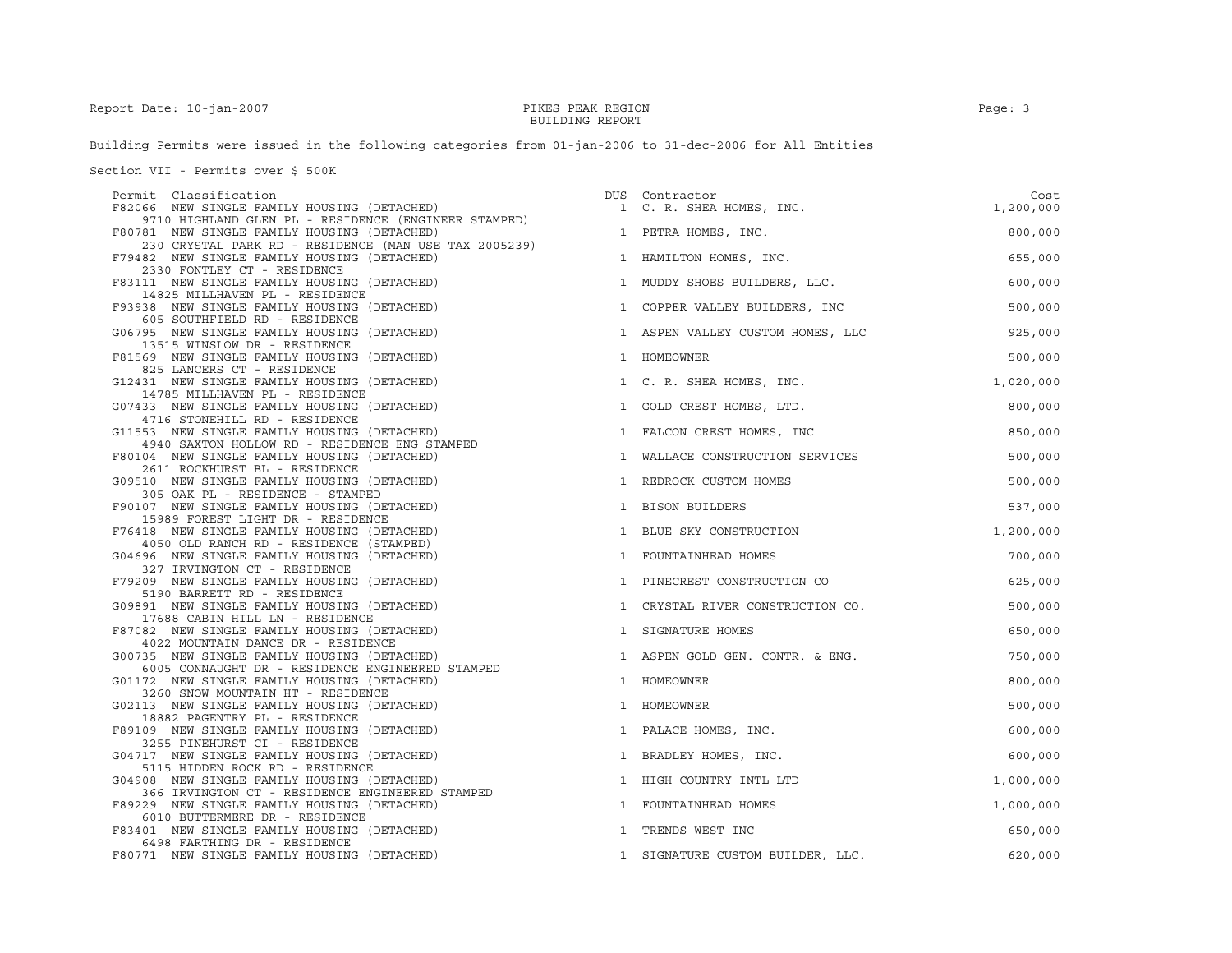| 220 BALMORAL WA - RESIDENCE                                                                         |                                                           |           |
|-----------------------------------------------------------------------------------------------------|-----------------------------------------------------------|-----------|
| F92524 NEW SINGLE FAMILY HOUSING (DETACHED)                                                         | 1 ST CROIX BUILDERS INC                                   | 700,000   |
| 5054 LA TOUR VW - RESIDENCE<br>F92236 NEW SINGLE FAMILY HOUSING (DETACHED)                          | 1 NICHOLS & COMITO, LLC.                                  | 800,000   |
| 632 SILVER OAK GR - RESIDENCE<br>G13208 NEW SINGLE FAMILY HOUSING (DETACHED)                        | PALACE HOMES, INC.<br>1                                   | 500,000   |
| 6030 BUTTERMERE DR - RESIDENCE<br>G09930 NEW SINGLE FAMILY HOUSING (DETACHED)                       | 1 GREGOIRE HOMES                                          | 3,700,000 |
| 1070 HIGH LAKE VW - RESIDENCE - STAMPED<br>F83013 NEW SINGLE FAMILY HOUSING (DETACHED)              | 1 WOODSTONE CUSTOM HOMES, INC.                            | 650,000   |
| 4625 ALPGLEN CT - RESIDENCE HILLSIDE ( MECH PENDING)<br>G13060 NEW SINGLE FAMILY HOUSING (DETACHED) | 1 DAN CUVALA CONSTRUCTION, INC.                           | 620,000   |
| 791 FOREST VIEW WA - RESIDENCE ENG STAMPED<br>F85150 NEW SINGLE FAMILY HOUSING (DETACHED)           | 1 CAMBROOK HOMES, LLC                                     | 500,000   |
| 540 E KINGS DEER PT - RESIDENCE<br>F97299 NEW SINGLE FAMILY HOUSING (DETACHED)                      | HOMEOWNER<br>$\mathbf{1}$                                 | 1,100,000 |
| 3655 CAMEL GR - RESIDENCE (SEE LOCK NOTES)<br>F83938 NEW SINGLE FAMILY HOUSING (DETACHED)           | 1 HIDDEN ROCK CUSTOM DES., INC                            | 700,000   |
| 5230 VESSEY RD - RESIDENCE (MECHANICAL PENDING)<br>F98457 NEW SINGLE FAMILY HOUSING (DETACHED)      | 1 MAYNARD BUILDING COMPANY                                | 550,000   |
| 19872 CHISHOLM TR - RESIDENCE - STAMPED<br>F90918 NEW SINGLE FAMILY HOUSING (DETACHED)              | 1 NICHOLS & COMITO, LLC.                                  | 1,200,000 |
| 2466 STRATTON PINES PT - RESIDENCE<br>F98903 NEW SINGLE FAMILY HOUSING (DETACHED)                   | 1 ASPEN GOLD GEN. CONTR. & ENG.                           | 775,000   |
| 5425 VESSEY RD - RESIDENCE<br>F86951 NEW SINGLE FAMILY HOUSING (DETACHED)                           | 1 HOAG CONSTRUCTION COMPANY                               | 500,000   |
| 4365 PENHURST PL - RESIDENCE<br>F99692 NEW SINGLE FAMILY HOUSING (DETACHED)                         | 1 GILTNER HOMES, INC.                                     | 625,000   |
| 14485 GRANBY RD - RESIDENCE ENG STAMPED<br>F98468 NEW SINGLE FAMILY HOUSING (DETACHED)              | 1 WOOD HOME IMPROVEMENT                                   | 628,000   |
| 4360 HIDDEN ROCK RD - RESIDENCE<br>F82112 NEW SINGLE FAMILY HOUSING (DETACHED)                      | 1 MICHAEL H. DAVIS                                        | 525,000   |
| 17560 POND VIEW PL - RESIDENCE (ENGINEER STAMPED)<br>G10692 NEW SINGLE FAMILY HOUSING (DETACHED)    | 1 ZOOK CONTRACTING                                        | 500,000   |
| 8820 BRANCH PL - RESIDENCE<br>G02044 NEW SINGLE FAMILY HOUSING (DETACHED)                           | 1 HAWTHORNE & DAVIS, LLC                                  | 500,000   |
| 2155 WAKE FOREST CT - RESIDENCE<br>F86708 NEW SINGLE FAMILY HOUSING (DETACHED)                      | ${\tt LOGGAN\ CONSTRUCTION,\ INC.\hspace{2cm} 1,400,000}$ |           |
| 17525 POND VIEW PL - RESIDENCE - ENG STAMPED<br>F88919 NEW SINGLE FAMILY HOUSING (DETACHED)         | 1 S.C. SCOTT CONST. CONSULTING                            | 850,000   |
| 13740 TEWKESBURY CT - RESIDENCE<br>F98974 NEW SINGLE FAMILY HOUSING (DETACHED)                      | 1 SCOTT BUILDING, INC                                     | 600,000   |
| 15949 FOREST LIGHT DR - RESIDENCE<br>G03353 NEW SINGLE FAMILY HOUSING (DETACHED)                    | 1 INTEGRITY HOME BUILDERS, LLC.                           | 600,000   |
| 735 PAISLEY DR - RESIDENCE<br>F86410 NEW SINGLE FAMILY HOUSING (DETACHED)                           | 1 PETRA HOMES, INC.                                       | 500,000   |
| 4160 HIDDEN ROCK RD - RESIDENCE<br>F94496 NEW SINGLE FAMILY HOUSING (DETACHED)                      | 1 NICHOLS & COMITO, LLC.                                  | 875,000   |
| 975 GREY MOUNTAIN PT - RESIDENCE<br>F83272 NEW SINGLE FAMILY HOUSING (DETACHED)                     | 1 INTEGRITY HOME BUILDERS, LLC.                           | 700,000   |
| 690 PAISLEY DR - RESIDENCE<br>F90118 NEW SINGLE FAMILY HOUSING (DETACHED)                           | 1 LAURIA BLDRS. & LAND, LLC.                              | 500,000   |
| 1636 KINGS CROSS LN - RESIDENCE<br>F93859 NEW SINGLE FAMILY HOUSING (DETACHED)                      | 1 ACUFF HOMES, INC.                                       | 550,000   |
| 12498 BROAD OAKS DR - RESIDENCE<br>G06507 NEW SINGLE FAMILY HOUSING (DETACHED)                      | 1 BARRISTER PROPERTIES, LLC                               | 650,000   |
| 15950 FOREST LIGHT DR - RESIDENCE (ENGINEER STAMPED)<br>F80782 NEW SINGLE FAMILY HOUSING (DETACHED) | 1 BRADLEY HOMES, INC.                                     | 700,000   |
| 4901 HIGH FOREST RD - RESIDENCE<br>G07428 NEW SINGLE FAMILY HOUSING (DETACHED)                      | 1 PALACE HOMES, INC.                                      | 500,000   |
| 14370 AIKEN RIDE VW - RESIDENCE ENG STAMPED<br>G08356 NEW SINGLE FAMILY HOUSING (DETACHED)          | 1 NICHOLS & COMITO, LLC.                                  | 575,000   |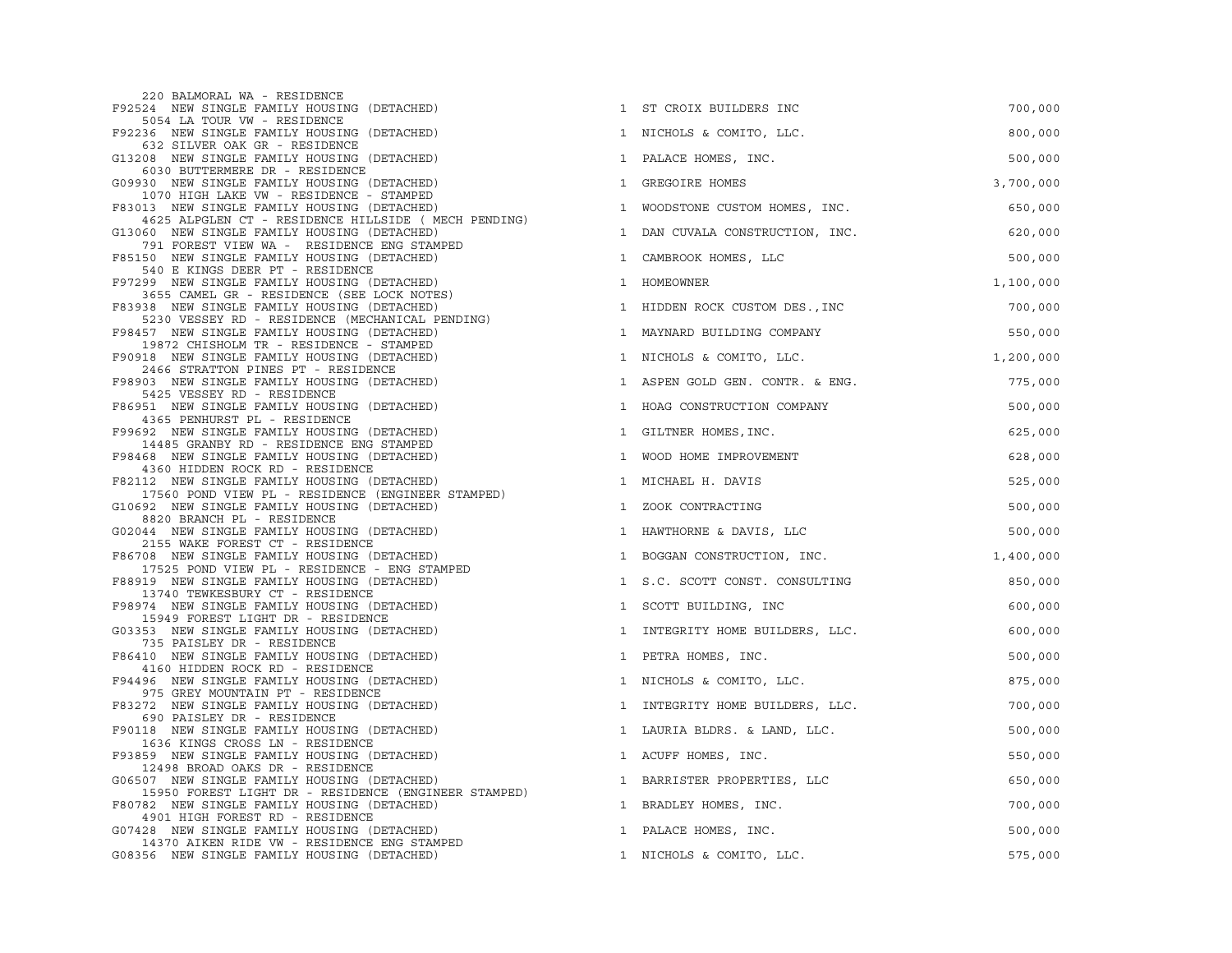| 1750 BRANTFEATHER GR - RESIDENCE                                                                                                                                    |                                  |           |
|---------------------------------------------------------------------------------------------------------------------------------------------------------------------|----------------------------------|-----------|
| F81263 NEW SINGLE FAMILY HOUSING (DETACHED)                                                                                                                         | 1 BISON BUILDERS                 | 550,000   |
| 13795 TEWKESBURY CT - RESIDENCE<br>F84151 NEW SINGLE FAMILY HOUSING (DETACHED)                                                                                      | 1 BRIESE ENTERPRISES             | 525,000   |
| 5470 ROUNDUP RIDGE RD - RESIDENCE (MECHANICAL PENDING)<br>G06979 NEW SINGLE FAMILY HOUSING (DETACHED)                                                               | 1 S & S HOMES, LLC.              | 800,000   |
| 380 SAN MARINO CT - RESIDENCE (ENGINEER STAMPED) PERFORMANCE TEST<br>G09752 NEW SINGLE FAMILY HOUSING (DETACHED)                                                    | 1 RC HOMES, LLC.                 | 600,000   |
| 16331 TIMBER MEADOW DR - RESIDENCE<br>F83397 NEW SINGLE FAMILY HOUSING (DETACHED)                                                                                   | 1 TRENDS WEST INC                | 695,000   |
| 6330 FARTHING DR - MASTER TO SITE SPECIFIC/ENG STAMP PLAN<br>G10688 NEW SINGLE FAMILY HOUSING (DETACHED)<br>9725 PANTHER CREEK HT - RESIDENCE (POA COY BRANDENBURG) | 1 HOMEOWNER                      | 540,000   |
| G00257 NEW SINGLE FAMILY HOUSING (DETACHED)<br>14230 MILLHAVEN PL - RESIDENCE                                                                                       | 1 HIDDEN ROCK CUSTOM DES., INC   | 1,400,000 |
| G09321 NEW SINGLE FAMILY HOUSING (DETACHED)<br>15836 SPANISH PEAK VW - RESIDENCE                                                                                    | 1 I. B. BOARD & COMPANY, INC.    | 800,000   |
| G05440 NEW SINGLE FAMILY HOUSING (DETACHED)<br>754 TALL TIMBER LN - RESIDENCE                                                                                       | 1 BARBARA MCGRATH CUST.HOME BLDR | 685,000   |
| G12221 NEW SINGLE FAMILY HOUSING (DETACHED)<br>3545 HILL CI - RESIDENCE                                                                                             | 1 FISCHER DESIGNS, INC.          | 650,000   |
| F79306 NEW SINGLE FAMILY HOUSING (DETACHED)<br>16635 HAPPY LANDING DR - RESIDENCE                                                                                   | 1 WOOD WORKS UNLIMITED           | 950,000   |
| G12625 NEW SINGLE FAMILY HOUSING (DETACHED)<br>2179 WHITE CLIFF WA - RESIDENCE                                                                                      | 1 RIVERWOOD HOMES OF COLORADO    | 500,000   |
| G08950 NEW SINGLE FAMILY HOUSING (DETACHED)<br>4665 SAXTON HOLLOW RD - RESIDENCE ENGINEERED STAMPED                                                                 | 1 BRADLEY HOMES, INC.            | 650,000   |
| F85460 NEW SINGLE FAMILY HOUSING (DETACHED)<br>1659 OAKMONT DR - RESIDENCE (HILLSIDE)                                                                               | 1 ACUFF HOMES, INC.              | 1,355,681 |
| F77094 NEW SINGLE FAMILY HOUSING (DETACHED)<br>13830 TEWKESBURY CT - RESIDENCE                                                                                      | 1 RJM CONSTRUCTION               | 500,000   |
| F97198 NEW SINGLE FAMILY HOUSING (DETACHED)<br>10695 SALBECK LN - RESIDENCE - STAMPED                                                                               | 1 LAURIA BLDRS. & LAND, LLC.     | 525,000   |
| F76865 NEW SINGLE FAMILY HOUSING (DETACHED)<br>19105 BASKERVILLE WA - RESIDENCE                                                                                     | 1 BROOKEWOOD DEVELOPMENT CORP    | 550,000   |
| F97354 NEW SINGLE FAMILY HOUSING (DETACHED)<br>16361 TIMBER MEADOW DR - RESIDENCE                                                                                   | 1 RC HOMES, LLC.                 | 550,000   |
| G04888 NEW SINGLE FAMILY HOUSING (DETACHED)<br>2555 KARAMY CT - RESIDENCE                                                                                           | 1 GILTNER HOMES, INC.            | 725,000   |
| F98061 NEW SINGLE FAMILY HOUSING (DETACHED)<br>9892 PINE SPRINGS WA - RESIDENCE                                                                                     | 1 S & S HOMES, LLC.              | 850,000   |
| F86428 NEW SINGLE FAMILY HOUSING (DETACHED)<br>5465 VESSEY RD - RESIDENCE MECHANICAL PENDING                                                                        | 1 TUSCANY BUILDERS               | 680,000   |
| F98473 NEW SINGLE FAMILY HOUSING (DETACHED)<br>6070 CONNAUGHT DR - RESIDENCE                                                                                        | 1 EDWARD ALAN HOMES, LLC         | 500,000   |
| F93822 NEW SINGLE FAMILY HOUSING (DETACHED)<br>11175 SOAP WEED RD - RESIDENCE                                                                                       | 1 B & N CONSTRUCTION, INC.       | 600,000   |
| F98682 NEW SINGLE FAMILY HOUSING (DETACHED)<br>4680 STONEHILL RD - RESIDENCE                                                                                        | 1 S.C. SCOTT CONST. CONSULTING   | 652,000   |
| F85285 NEW SINGLE FAMILY HOUSING (DETACHED)<br>2988 BOOTLEGGERS VW - RESIDENCE (MECHANICAL PENDING)                                                                 | 1 HUDNALL HOMES, INC.            | 780,000   |
| F98984 NEW SINGLE FAMILY HOUSING (DETACHED)<br>785 FOREST VIEW WA - RESIDENCE (NOT IN MONUMENT)                                                                     | 1 CENTRAL COLORADO BLDRS INC     | 925,000   |
| F81667 NEW SINGLE FAMILY HOUSING (DETACHED)<br>19105 FOREST VIEW RD - RESIDENCE                                                                                     | 1 CENTRAL COLORADO BLDRS INC     | 500,000   |
| F78297 NEW SINGLE FAMILY HOUSING (DETACHED)<br>$\mathbf{1}$<br>5053 LA TOUR VW - RESIDENCE                                                                          | ST CROIX BUILDERS INC            | 750,000   |
| F87376 NEW SINGLE FAMILY HOUSING (DETACHED)<br>5590 VESSEY RD - RESIDENCE                                                                                           | 1 MURPHY'S CUSTOM HOME           | 550,000   |
| F87400 NEW SINGLE FAMILY HOUSING (DETACHED)<br>16109 FOREST LIGHT DR - RESIDENCE                                                                                    | 1 HOMEOWNER                      | 505,000   |
| F81389 NEW SINGLE FAMILY HOUSING (DETACHED)                                                                                                                         | 1 K T MURPHY CONSTRUCTION, INC.  | 1,000,000 |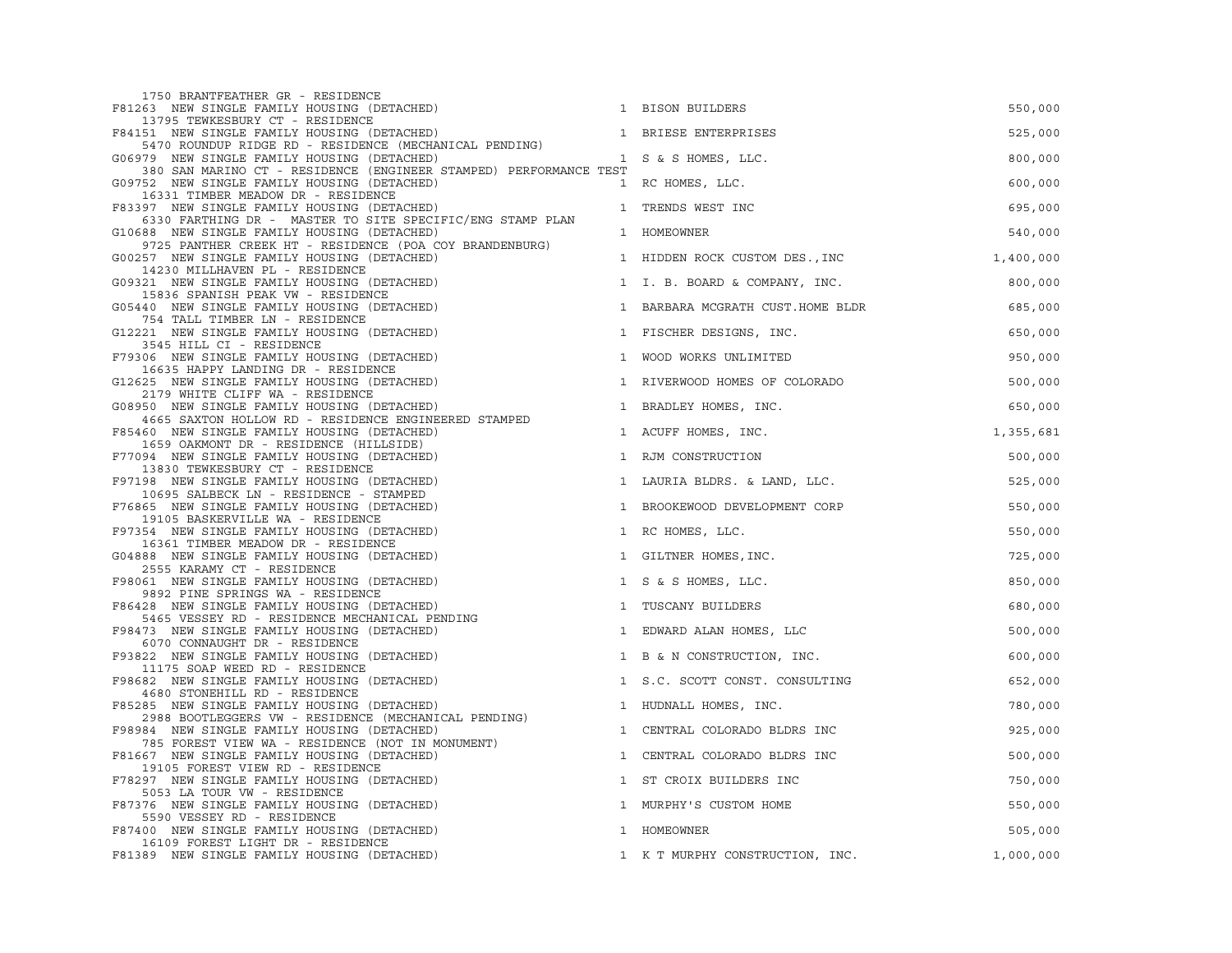| 3655 HILL CI - RESIDENCE                                                                            |                                               |           |
|-----------------------------------------------------------------------------------------------------|-----------------------------------------------|-----------|
| G00474 NEW SINGLE FAMILY HOUSING (DETACHED)<br>1918 BASHLEY RD - RESIDENCE                          | 1 S & S HOMES, LLC.                           | 700,000   |
| F80786 NEW SINGLE FAMILY HOUSING (DETACHED)                                                         | 1 MAPLE LEAF HOMES                            | 520,000   |
| 6670 CONNAUGHT DR - RESIDENCE<br>F88074 NEW SINGLE FAMILY HOUSING (DETACHED)                        | 1 S.C. SCOTT CONST. CONSULTING                | 750,000   |
| 4450 SAXTON HOLLOW RD - RESIDENCE<br>G03619 NEW SINGLE FAMILY HOUSING (DETACHED)                    | $\mathbf{1}$<br>BROOKBANK BUILDERS            | 500,000   |
| 4023 SAN FELICE PT - RESIDENCE - STAMPED<br>G01785 NEW SINGLE FAMILY HOUSING (DETACHED)             | 1 HOMEOWNER                                   | 500,000   |
| 5125 CHIPITA PINES DR - RESIDENCE<br>F82384 NEW SINGLE FAMILY HOUSING (DETACHED)                    | 1 BARBARA MCGRATH CUST.HOME BLDR              | 520,000   |
| 10770 HUNTSMAN RD - RESIDENCE<br>G02171 NEW SINGLE FAMILY HOUSING (DETACHED)                        | 1 HIDDEN ROCK CUSTOM DES., INC                | 750,000   |
| 14190 MILLHAVEN PL - RESIDENCE<br>F77370 NEW SINGLE FAMILY HOUSING (DETACHED)                       | CONSTRUCTION BY GENESIS, INC.<br>$\mathbf{1}$ | 1,200,000 |
| 5155 SAXTON HOLLOW RD - RESIDENCE (ENGINEER STAMPED)<br>F79731 NEW SINGLE FAMILY HOUSING (DETACHED) | 1 EDWARD ALAN HOMES, LLC                      | 500,000   |
| 7095 EAGLE WING DR - RESIDENCE (ENGINEER STAMPED)<br>F86762 NEW SINGLE FAMILY HOUSING (DETACHED)    | 1 S & S HOMES, LLC.                           | 600,000   |
| 9811 HIGHLAND GLEN PL - RESIDENCE<br>F82623 NEW SINGLE FAMILY HOUSING (DETACHED)                    | 1 BISON BUILDERS                              | 500,000   |
| 3685 MT HERMAN RD - RESIDENCE                                                                       | 1 BRIESE ENTERPRISES                          |           |
| F98497 NEW SINGLE FAMILY HOUSING (DETACHED)<br>17348 OLD CHEROKEE TR - RESIDENCE                    |                                               | 510,000   |
| F79755 NEW SINGLE FAMILY HOUSING (DETACHED)<br>17487 CABIN HILL LN - RESIDENCE                      | <b>CUSTOM CASTLES</b><br>$\mathbf{1}$         | 500,000   |
| F89495 NEW SINGLE FAMILY HOUSING (DETACHED)<br>9572 PANCAKE ROCKS TR - RESIDENCE--ENG STAMPED       | 1 VANTAGE HOMES CORPORATION                   | 750,000   |
| G03431 NEW SINGLE FAMILY HOUSING (DETACHED)                                                         | 1 COPPER VALLEY BUILDERS, INC                 | 1,000,000 |
| 9971 HIGHLAND GLEN PL - RESIDENCE {ENG STAMP}<br>F89786 NEW SINGLE FAMILY HOUSING (DETACHED)        | 1 MOUNTAIRE BUILDERS, LLC.                    | 630,000   |
| 3595 HILL CI - RESIDENCE<br>G04290 NEW SINGLE FAMILY HOUSING (DETACHED)                             | GOLD RUSH CONSTR & BLDG CO<br>$\mathbf{1}$    | 627,000   |
| 2805 MEADOW RUN CI - RESIDENCE<br>F95306 NEW SINGLE FAMILY HOUSING (DETACHED)                       | 1 NICHOLS & COMITO, LLC.                      | 825,000   |
| 2436 STRATTON PINES PT - RESIDENCE<br>G03358 NEW SINGLE FAMILY HOUSING (DETACHED)                   | 1 INTEGRITY HOME BUILDERS, LLC.               | 900,000   |
| 524 SILVER OAK GR - RESIDENCE<br>F98305 NEW SINGLE FAMILY HOUSING (DETACHED)                        | 1 GOLD CREST HOMES, LTD.                      | 800,000   |
| 5450 CREIGHTON CT - RESIDENCE<br>G05181 NEW SINGLE FAMILY HOUSING (DETACHED)                        | 1 NEWPORT CO, THE                             | 875,000   |
| 4725 BROADLAKE VW - RESIDENCE<br>G12615 NEW SINGLE FAMILY HOUSING (DETACHED)                        | 1 BOB MCGRATH CONSTRUCTION                    | 525,000   |
| 41 CHEYENNE MOUNTAIN BL - RESIDENCE<br>G05670 NEW SINGLE FAMILY HOUSING (DETACHED)                  | $\mathbf{1}$<br>CRAFTSMAN CUSTOM HOMES, LLC.  | 500,000   |
| 8270 ASPENGLOW LN - RESIDENCE<br>F81469 NEW SINGLE FAMILY HOUSING (DETACHED)                        | 1 RAMPART CONSTRUCTION                        | 500,000   |
| 17472 CABIN HILL LN - RESIDENCE                                                                     |                                               |           |
| F90474 NEW SINGLE FAMILY HOUSING (DETACHED)<br>1075 HIGH LAKE VW - RESIDENCE                        | 1 CREATIVE HABITATS HOME DIV.                 | 580,000   |
| F86346 NEW SINGLE FAMILY HOUSING (DETACHED)<br>13855 TEWKESBURY CT - RESIDENCE                      | 1 BRADLEY HOMES, INC.                         | 600,000   |
| F83483 NEW SINGLE FAMILY HOUSING (DETACHED)<br>7090 EAGLE WING DR - RESIDENCE                       | 1 EDWARD ALAN HOMES, LLC                      | 500,000   |
| G10414 NEW SINGLE FAMILY HOUSING (DETACHED)                                                         | OAKSBURY HOMES<br>$\mathbf{1}$                | 750,000   |
| 16512 TIMBER MEADOW DR - RESIDENCE<br>G07249 NEW SINGLE FAMILY HOUSING (DETACHED)                   | 1 ST CROIX BUILDERS INC                       | 750,000   |
| 4935 WILLOW STONE HT - RESIDENCE<br>F86261 NEW SINGLE FAMILY HOUSING (DETACHED)                     | 1 NEWPORT CO, THE                             | 900,000   |
| 4795 LONGWOOD PT - RESIDENCE<br>G07561 NEW SINGLE FAMILY HOUSING (DETACHED)                         | 1 BARBARA MCGRATH CUST. HOME BLDR             | 750,000   |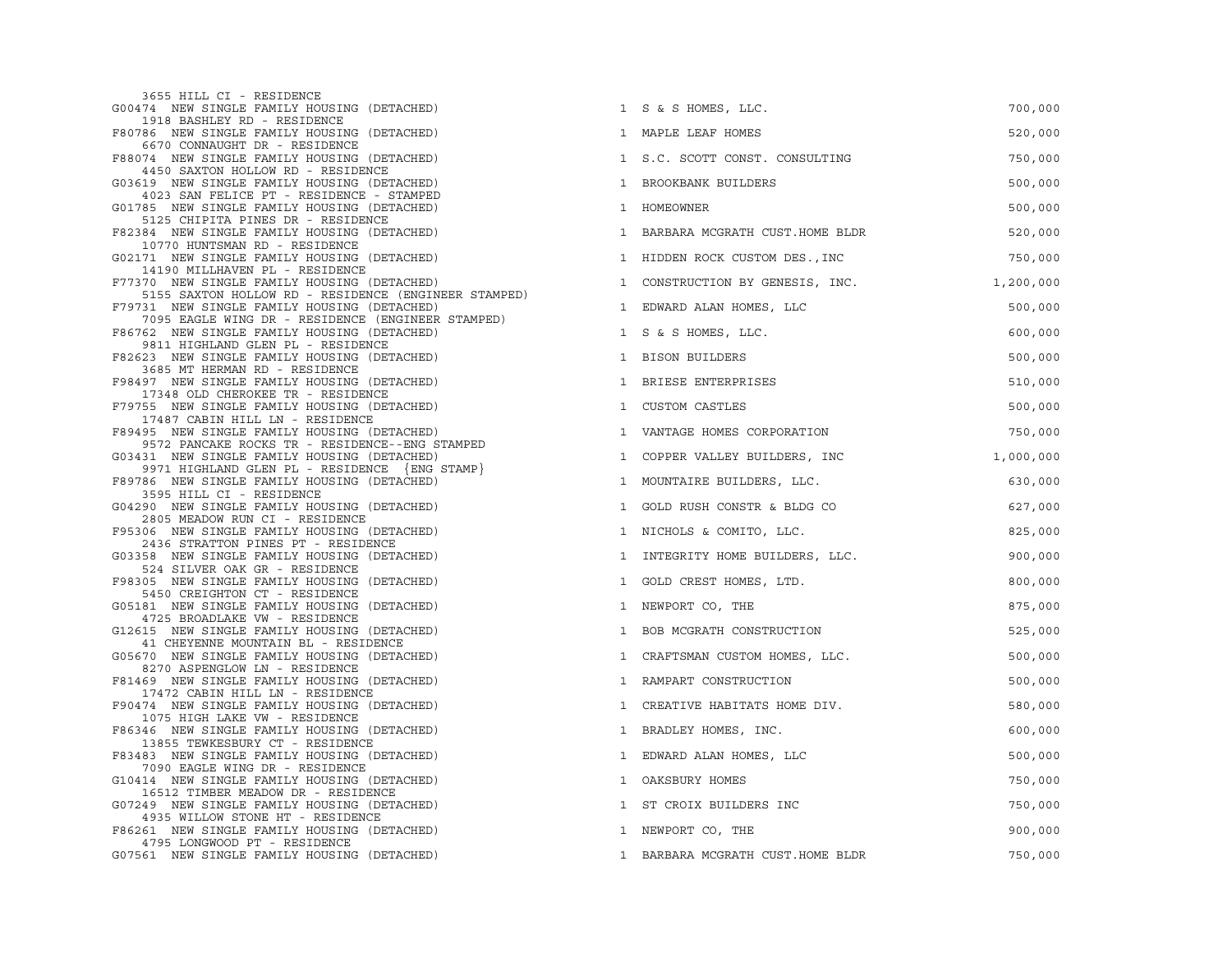| 745 E KINGS DEER PT - RESIDENCE                                                                                                |                                  |           |
|--------------------------------------------------------------------------------------------------------------------------------|----------------------------------|-----------|
| F78018 NEW SINGLE FAMILY HOUSING (DETACHED)                                                                                    | 1 INTEGRITY HOME BUILDERS, LLC.  | 900,000   |
| 685 PAISLEY DR - RESIDENCE<br>F80015 NEW SINGLE FAMILY HOUSING (DETACHED)                                                      | 1 ERIK R. ADAMS CONSTRUCTION     | 900,000   |
| 4945 SAXTON HOLLOW RD - RESIDENCE ( NO CO OR BUILDING FINAL UNTIL CO ZON APPVL)<br>G08580 NEW SINGLE FAMILY HOUSING (DETACHED) | 1 NICHOLS & COMITO, LLC.         | 720,000   |
| 5205 OLD STAR RANCH VW - RESIDENCE                                                                                             |                                  |           |
| G01140 NEW SINGLE FAMILY HOUSING (DETACHED)<br>263 CRYSTAL PARK RD - RESIDENCE                                                 | 1 S K STEELE                     | 840,000   |
| G09032 NEW SINGLE FAMILY HOUSING (DETACHED)<br>110 KIRKSTONE LN - RESIDENCE                                                    | 1 FRED FLETEMEYER CO GEN CNTR IN | 528,000   |
| G11256 NEW SINGLE FAMILY HOUSING (DETACHED)<br>16329 OPEN SKY WA - RESIDENCE                                                   | 1 RAMPART CONSTRUCTION           | 800,000   |
| G09335 NEW SINGLE FAMILY HOUSING (DETACHED)<br>14030 HOLMES RD - RESIDENCE                                                     | 1 GOETZMANN CUSTOM HOMES INC     | 890,000   |
| G00455 NEW SINGLE FAMILY HOUSING (DETACHED)<br>15424 POLE PINE PT - RESIDENCE (STAMPED)                                        | 1 BLACK ENT. - DBA TIFFANY HOMES | 500,000   |
| F84184 NEW SINGLE FAMILY HOUSING (DETACHED)<br>$\mathbf{1}$<br>2675 STRATTON WOODS VW - RESIDENCE                              | ST CROIX BUILDERS INC            | 700,000   |
| G09677 NEW SINGLE FAMILY HOUSING (DETACHED)<br>608 SILVER OAK GR - RESIDENCE ENG STAMPED                                       | 1 DISTINCTIVE CUSTOM HOMES       | 1,200,000 |
| F84289 NEW SINGLE FAMILY HOUSING (DETACHED)<br>19735 KNIGHTS CROSSING - RESIDENCE                                              | 1 GOETZMANN CUSTOM HOMES INC     | 550,000   |
| F90170 NEW SINGLE FAMILY HOUSING (DETACHED)<br>18938 PAGENTRY PL - RESIDENCE                                                   | 1 CONSTRUCTION BY GENESIS, INC.  | 700,000   |
| G09519 NEW SINGLE FAMILY HOUSING (DETACHED)<br>$\mathbf{1}$<br>15320 HENRY RIDE HT - RESIDENCE                                 | BISON BUILDERS                   | 668,000   |
| F84296 NEW SINGLE FAMILY HOUSING (DETACHED)<br>$\mathbf{1}$<br>5438 MARSHGLEN CT - RESIDENCE (ENGINEER STAMPED)                | CRAFTSMAN CUSTOM HOMES, LLC.     | 550,000   |
| G10827 NEW SINGLE FAMILY HOUSING (DETACHED)                                                                                    | 1 HIDDEN ROCK CUSTOM DES., INC   | 1,000,000 |
| 5225 VESSEY RD - RESIDENCE {ENG STAMP}<br>F99679 NEW SINGLE FAMILY HOUSING (DETACHED)                                          | 1 FISCHER DESIGNS, INC.          | 1,200,000 |
| 2854 STRATTON FOREST HT - RESIDENCE<br>F85847 NEW SINGLE FAMILY HOUSING (DETACHED)                                             | 1 ASPEN COUNTRY HOMES            | 570,000   |
| 5010 HIDDEN ROCK RD - RESIDENCE (PENDING MECH)<br>G11846 NEW SINGLE FAMILY HOUSING (DETACHED)<br>$\mathbf{1}$                  | PETRA HOMES, INC.                | 700,000   |
| 2625 BRICKER RD - RESIDENCE ENG STAMPED<br>F88897 NEW SINGLE FAMILY HOUSING (DETACHED)                                         | 1 HUDNALL HOMES, INC.            | 650,000   |
| 19104 BASKERVILLE WA - RESIDENCE<br>G05254 NEW SINGLE FAMILY HOUSING (DETACHED)                                                | 1 CENTRAL COLORADO BLDRS INC     | 525,000   |
| 17817 SAWMILL RD - RESIDENCE ENG STAMPED<br>G07136 NEW SINGLE FAMILY HOUSING (DETACHED)                                        | 1 BRADLEY HOMES, INC.            | 650,000   |
| 2622 ROCKHURST BL - RESIDENCE (ENGINEERED STAMPED)<br>G11512 NEW SINGLE FAMILY HOUSING (DETACHED)                              | 1 TARA CUSTOM HOMES              | 1,000,000 |
| 2350 ORCHARD VALLEY RD - RESIDENCE<br>F78391 NEW SINGLE FAMILY HOUSING (DETACHED)                                              | 1 HUDNALL HOMES, INC.            | 650,000   |
| 4730 SAXTON HOLLOW RD - RESIDENCE<br>F94185 NEW SINGLE FAMILY HOUSING (DETACHED)                                               | 1 C. R. SHEA HOMES, INC.         | 1,200,000 |
| 9931 HIGHLAND GLEN PL - RESIDENCE<br>F96295 NEW SINGLE FAMILY HOUSING (DETACHED)                                               | 1 GILTNER HOMES, INC.            | 625,000   |
| 19385 QUEENS CRESCENT WA - RESIDENCE<br>F89963 NEW SINGLE FAMILY HOUSING (DETACHED)                                            | 1 HIDDEN ROCK CUSTOM DES., INC   | 600,000   |
| 2646 ROCKHURST BL - RESIDENCE<br>F91770 NEW SINGLE FAMILY HOUSING (DETACHED)                                                   | 1 HOMEOWNER                      | 500,000   |
| 3060 SNOW MOUNTAIN HT - RESIDENCE (NO DUCT)<br>G00030 NEW SINGLE FAMILY HOUSING (DETACHED)                                     | 1 ALLENTOWN HOMES, LLC.          | 700,000   |
| 4181 HIGH FOREST RD - RESIDENCE                                                                                                |                                  |           |
| F96494 NEW SINGLE FAMILY HOUSING (DETACHED)<br>5385 VESSEY RD - RESIDENCE                                                      | 1 CONSTRUCTION BY GENESIS, INC.  | 1,100,000 |
| F83987 NEW SINGLE FAMILY HOUSING (DETACHED)                                                                                    | 1 HOMEOWNER                      | 900,000   |
| 2910 SNOW MOUNTAIN HT - RESIDENCE- ENG STAMP ( PENDING MECHANICAL)<br>F85956 NEW SINGLE FAMILY HOUSING (DETACHED)              | 1 CONSTRUCTION BY GENESIS, INC.  | 1,600,000 |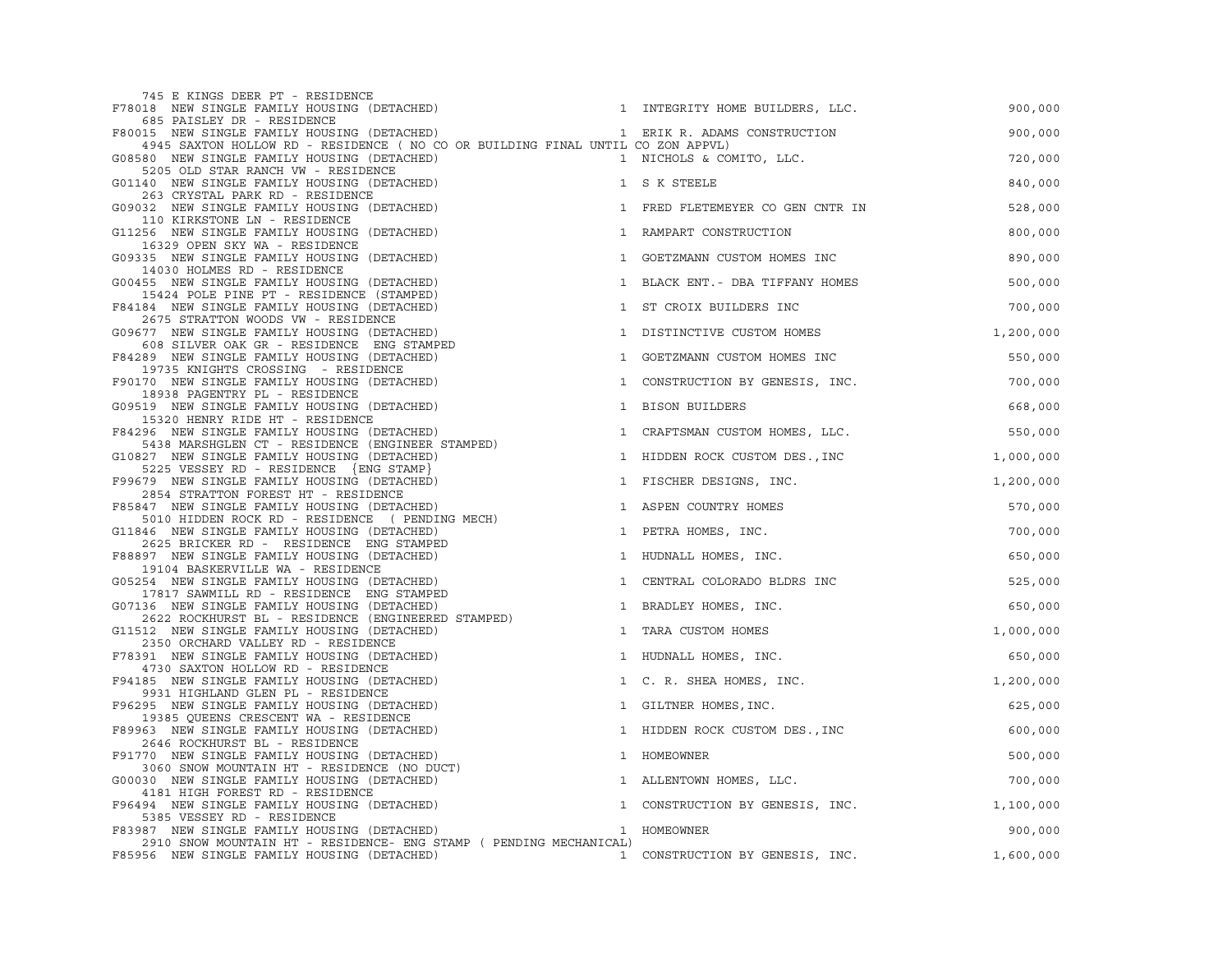| 14145 MILLHAVEN PL - RESIDENCE<br>G12548 NEW SINGLE FAMILY HOUSING (DETACHED)                       |                | 1 CONSTRUCTION BY GENESIS, INC.  | 1,025,000 |
|-----------------------------------------------------------------------------------------------------|----------------|----------------------------------|-----------|
| 14710 MILLHAVEN PL - RESIDENCE<br>F91385 NEW SINGLE FAMILY HOUSING (DETACHED)                       |                | 1 COPPER VALLEY BUILDERS, INC    | 1,800,000 |
| 9991 HIGHLAND GLEN PL - RESIDENCE - STAMPED<br>F79197 NEW SINGLE FAMILY HOUSING (DETACHED)          |                | 1 MOUNTAIN VIEW HOMES            | 570,000   |
| 18590 GLENTHORNE LN - RESIDENCE<br>F98715 NEW SINGLE FAMILY HOUSING (DETACHED)                      |                | 1 NICHOLS & COMITO, LLC.         | 1,500,000 |
| 1990 FOX MOUNTAIN PT - RESIDENCE<br>G02210 NEW SINGLE FAMILY HOUSING (DETACHED)                     | $\mathbf{1}$   | WORF CONSTRUCTION                | 600,000   |
| 3962 HODGEN POND CT - RESIDENCE ENG STAMPED<br>F76604 NEW SINGLE FAMILY HOUSING (DETACHED)          | $\mathbf{1}$   | CAMBROOK HOMES, LLC              | 700,000   |
| 15823 OPEN SKY WA - RESIDENCE (ENG STAMPED)<br>F76894 NEW SINGLE FAMILY HOUSING (DETACHED)          |                | 1 ASPEN VALLEY CUSTOM HOMES, LLC | 650,000   |
| 1632 LYONSDOWN LN - RESIDENCE<br>G08712 NEW SINGLE FAMILY HOUSING (DETACHED)                        | $\mathbf{1}$   | RAMPART CONSTRUCTION             | 850,000   |
| 14840 RATON RD - RESIDENCE<br>G10217 NEW SINGLE FAMILY HOUSING (DETACHED)                           |                | 1 EDWARD ALAN HOMES, LLC         | 500,000   |
| 6970 EAGLE WING DR - RESIDENCE<br>F76723 NEW SINGLE FAMILY HOUSING (DETACHED)                       | $\mathbf{1}$   | ERIK R. ADAMS CONSTRUCTION       | 500,000   |
| 1218 W HIGH POINT LN - RESIDENCE (97 UBC PER RP)                                                    |                |                                  |           |
| F90898 NEW CONDOMINIUMS<br>4823 RUSTY NAIL PT - NEW CONDOMINIUMS - 4 UNIT                           | $\overline{4}$ | HARMONY HOMES, INC               | 652,998   |
| F90648 NEW CONDOMINIUMS<br>6648 BETHESDA PT - NEW CONDOMINIUMS 4 UNITS                              | 4              | COLORADO RANCH HOMES, LLC.       | 530,215   |
| F90647 NEW CONDOMINIUMS<br>6699 BETHESDA PT - NEW CONDOMINIUMS 4 UNITS                              | $\overline{4}$ | COLORADO RANCH HOMES, LLC.       | 530,215   |
| F90645 NEW CONDOMINIUMS                                                                             | $\overline{4}$ | COLORADO RANCH HOMES, LLC.       | 530,215   |
| 6638 BETHESDA PT - NEW CONDOMINIUMS 4 UNIT ( SEE NOTES)<br>G11495 NEW CONDOMINIUMS                  | 4              | JOHN LAING HOMES/WL HOMES        | 608,669   |
| 155 S RAVEN MINE DR - FOUNDATION ONLY- 4 UNIT CONDO BLDG<br>G05918 NEW CONDOMINIUMS                 | 3              | JACK BEEDLE CONTRACTING          | 856,025   |
| 667 CIMA VISTA PT - NEW CONDOMINIUMS 3 UNIT<br>F89912 NEW CONDOMINIUMS                              | 6              | PICARD ENTERPRISES, INC.         | 1,321,363 |
| 5929 EAGLE GLEN VW - NEW CONDOMINIUMS 6 UNITS                                                       |                |                                  |           |
| F89911 NEW CONDOMINIUMS<br>281 EAGLE SUMMIT PT - NEW CONDOMINIUMS 6 UNITS                           | 6              | PICARD ENTERPRISES, INC.         | 1,620,339 |
| F89884 NEW CONDOMINIUMS<br>4823 RUSTY NAIL PT - NEW CONDOMINIUMS - 4 UNIT                           | $\overline{4}$ | HARMONY HOMES, INC               | 652,989   |
| G02972 NEW CONDOMINIUMS                                                                             |                | 6 HARMONY HOMES, INC             | 1,117,152 |
| 2225 STEPPING STONES WA - NEW CONDOMINIUMS 6 UNITS<br>G02875 NEW CONDOMINIUMS                       | 8              | JACK BEEDLE CONTRACTING          | 615,234   |
| 608 BOSQUE VISTA PT - NEW CONDOMINIUMS MODEL A & B<br>G02874 NEW CONDOMINIUMS                       | $\overline{4}$ | JACK BEEDLE CONTRACTING          | 615,234   |
| 603 CIMA VISTA PT - NEW CONDOMINIUMS 4 UNITS MODEL A & B                                            |                |                                  |           |
| G02306 NEW CONDOMINIUMS<br>607 BOSQUE VISTA PT - NEW CONDOMINIUMS (4 UNITS MODELS A & B)            |                | 4 JACK BEEDLE CONTRACTING        | 560,076   |
| G02305 NEW CONDOMINIUMS<br>783 CIMA VISTA PT - NEW CONDOMINIUMS (ADD WAS 779-791 CIMA VISTA PT)     |                | 4 JACK BEEDLE CONTRACTING        | 560,300   |
| G01011 NEW CONDOMINIUMS<br>4806 RUSTY NAIL PT - NEW CONDOMINIUMS - 4 UNIT                           |                | 4 HARMONY HOMES, INC             | 652,998   |
| G00903 NEW CONDOMINIUMS                                                                             |                | 4 HARMONY HOMES, INC             | 680,000   |
| 4806 RUSTY NAIL PT - NEW CONDO - 4 UNIT<br>F87249 NEW CONDOMINIUMS                                  |                | 5 JACK BEEDLE CONTRACTING        | 1,237,135 |
| 704 BOSQUE VISTA PT - NEW CONDOMINIUMS 5 UNITS (3 A'S & 2 D'S)                                      |                |                                  |           |
| F99676 NEW CONDOMINIUMS<br>4309 PARQUE VISTA PT - CONDOS 4 UNITS (INCLUDES 4306-4316 OTERO VISTA PT |                | 4 JACK BEEDLE CONTRACTING        | 515,270   |
| F99287 NEW CONDOMINIUMS                                                                             |                | 20 BLUE SPRUCE CONSTRUCTORS, LLC | 1,788,815 |
| 5378 PALOMINO RANCH PT - NEW CONDOMINIUMS 20 UNITS<br>F99278 NEW CONDOMINIUMS                       |                | 6 PICARD ENTERPRISES, INC.       | 1,321,363 |
| 221 EAGLE SUMMIT PT - NEW CONDOMINIUMS - 6 UNITS<br>F86471 NEW CONDOMINIUMS                         | 8              | EAGLE VIEW HOMES                 | 812,072   |
|                                                                                                     |                |                                  |           |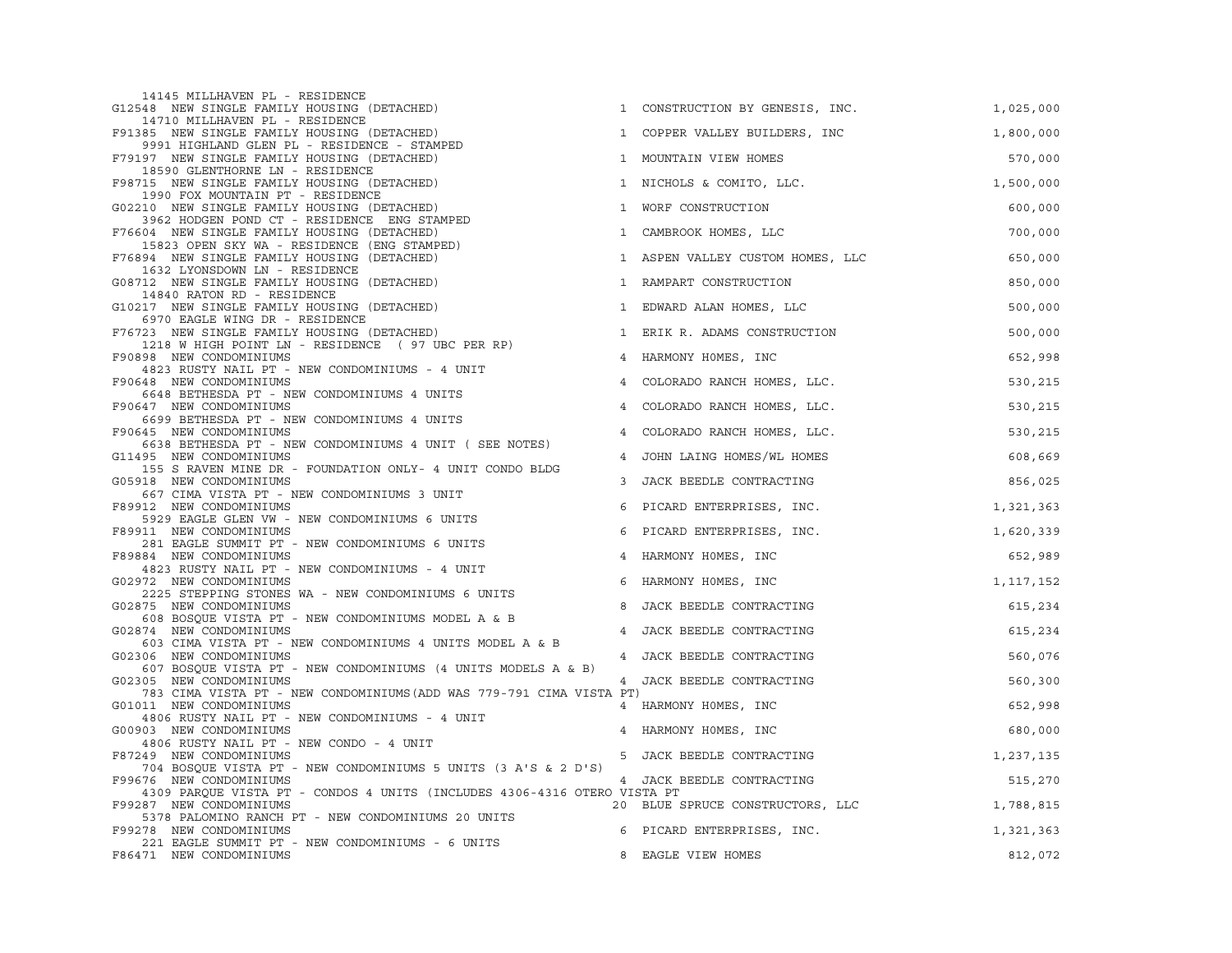| 2250 E LA SALLE ST101-108 - NEW CONDOMINIUMS - 8 UNITS                                                                                                                                                             |                                                 |            |
|--------------------------------------------------------------------------------------------------------------------------------------------------------------------------------------------------------------------|-------------------------------------------------|------------|
| F97677 NEW CONDOMINIUMS                                                                                                                                                                                            | 5 JACK BEEDLE CONTRACTING                       | 944,178    |
| 744 BOSQUE VISTA PT - NEW CONDOS (5 UNITS) (3 B'S AND 2 D'S)<br>G13368 NEW CONDOMINIUMS                                                                                                                            | 10 INFINITY GENERAL CONTRACTORS                 | 1,073,730  |
| 1550 LITTLE BEAR CREEK PT - NEW CONDOMINIUMS (10 UNIT)                                                                                                                                                             |                                                 |            |
| F79067 NEW CONDOMINIUMS                                                                                                                                                                                            | 8 GORDON CONSTRUCTION CO., INC.                 | 891,376    |
| 1815 MONTURA VW - NEW CONDOMINUM 8 UNIT                                                                                                                                                                            |                                                 |            |
| F81208 NEW CONDOMINIUMS<br>6<br>1415 MADISON RIDGE HT - NEW CONDOMINIUMS - 6 UNIT                                                                                                                                  | HARMONY HOMES, INC                              | 1,027,779  |
| G11548 NEW CONDOMINIUMS<br>$\circ$                                                                                                                                                                                 | JACK BEEDLE CONTRACTING                         | 615,234    |
| 640 BOSQUE VISTA PT - NEW CONDOMINIUMS 4 UNITS                                                                                                                                                                     |                                                 |            |
| $\circ$<br>G11545 NEW CONDOMINIUMS<br>545 NEW CONDOMINIONS<br>619 CIMA VISTA PT - NEW CONDOMINIUMS 4 UNITS<br>10 INFINITY GENERAL CONTRACTORS                                                                      | JACK BEEDLE CONTRACTING                         | 615,234    |
| F93259 NEW CONDOMINIUMS                                                                                                                                                                                            |                                                 | 1,073,730  |
| 1655 LITTLE BEAR CREEK PT - NEW CONDOMINIUMS (OK THRU FINISH)                                                                                                                                                      |                                                 |            |
| G09485 NEW CONDOMINIUMS<br>211 EAGLE SUMMIT PT - NEW CONDO'S - 4 UNITS                                                                                                                                             | 4 PICARD ENTERPRISES, INC.                      | 506,738    |
| F85245 NEW CONDOMINIUMS                                                                                                                                                                                            | 4 JACK BEEDLE CONTRACTING                       | 515,476    |
| 4349 PARQUE VISTA PT - CONDO 4 UNIT (INCLUDES 4346-4356 OTERO VISTA PT)                                                                                                                                            |                                                 |            |
| F90901 NEW CONDOMINIUMS<br>4329 PARQUE VISTA PT100>400 - CONDO 4 UNITS ( INCLUDES 4326-4336 OTERO VISTA PT)                                                                                                        | 4 JACK BEEDLE CONTRACTING<br>36 OTERO VICTA PT) | 515,270    |
| F88561 NEW HOTELS, MOTELS                                                                                                                                                                                          | 0 CARRICO CONSTRUCTION CO., INC.                | 2,000,000  |
| 1570 N NEWPORT RD - NEW 101 UNIT HOTEL                                                                                                                                                                             |                                                 |            |
| F88556 NEW HOTELS, MOTELS<br>1530 N NEWPORT RD - NEW 97 UNIT HOTEL                                                                                                                                                 | 0 CARRICO CONSTRUCTION CO., INC.                | 2,000,000  |
| F88216 NEW HOTELS, MOTELS<br>90                                                                                                                                                                                    | TOTAL DEVELOPMENT CORPORATION                   | 1,500,000  |
| 2035 AEROTECH DR - NEW HOTEL 90 UNITS<br>F98498 NEW HOTELS, MOTELS                                                                                                                                                 |                                                 |            |
| 443 HWY 105 - HOTEL & CONFERENCE ROOMS (TO FINISH E41024)                                                                                                                                                          | 24 TANDEM ENTERPRISES INC                       | 1,025,000  |
| F94113 NEW HOTELS, MOTELS                                                                                                                                                                                          | 0 GOFORTH CONSTRUCTION, LLC                     | 4,639,747  |
| 2910 GEYSER DR - NEW 4-STORY HOTEL (R-1 OCCUPANCY)/IBC 03<br>F76402 NEW HOTELS, MOTELS                                                                                                                             | 0 VILLANI CONSTRUCTION                          | 1,900,000  |
| 45 MANITOU AV - NEW INN                                                                                                                                                                                            |                                                 |            |
| F88276 NEW AMUSEMENT AND RECREATION BUILDINGS                                                                                                                                                                      | 0 ACCESS CONSTRUCTION CO., INC.                 | 624,470    |
| 16815 MITCHELL AV - NEW REC BLDG<br>G12771 NEW AMUSEMENT AND RECREATION BUILDINGS                                                                                                                                  | 0 GOLDEN TRIANGLE CONST. OF S. C                | 900,000    |
| 10015 MILLIELL AV – NEW NECREATION BUILDINGS<br>6885 VISTA DEL PICO BL – NEW RECREATION BUILDING<br>995 NEW AMUSEMENT AND RECREATION BUILDINGS                                                                     |                                                 |            |
| F77095 NEW AMUSEMENT AND RECREATION BUILDINGS                                                                                                                                                                      | 0 HAMMERS CONSTRUCTION, INC                     | 725, 312   |
| 1412 WOOLSEY HT - INDOOR SHOOTING RANGE/OFFICES (1ST & 2ND FLOOR)/IBC 03<br>G08538 NEW AMUSEMENT AND RECREATION BUILDINGS                                                                                          | O BRYAN CONSTRUCTION, INC.                      | 2,971,741  |
| 1860 FLYING HORSE CLUB DR - REC BUILDING - TENNIS BUBBLE - SHELL                                                                                                                                                   |                                                 |            |
| F83744 NEW AMUSEMENT AND RECREATION BUILDINGS OF THE REAL ORDER OCNSTRUCTION, INC.                                                                                                                                 |                                                 | 8,000,000  |
| The Term of the CLUB DR - CLUB HOUSE<br>F89596 NEW CHURCHES AND OTHER RELIGIOUS BUILDINGS<br>F89596 NEW CHURCHES AND OTHER RELIGIOUS BUILDINGS 0 COLARELLI CONSTRUCTION, INC.                                      |                                                 | 1,537,000  |
| 1702 CHAPEL HILLS DR - NEW CHURCH (FDTN ONLY) UPGRADE TO FINISH 06-06-06-                                                                                                                                          |                                                 |            |
| F96702 NEW CHURCHES AND OTHER RELIGIOUS BUILDINGS 0 COLORADO COMMERCIAL BLDRS.                                                                                                                                     |                                                 | 917,183    |
| 3635 VICKERS DR - NEW CHURCH WITH CLASSROOMS/GYM<br>G12714 NEW CHURCHES AND OTHER RELIGIOUS BUILDINGS 0 BRYAN CONSTRUCTION, INC.                                                                                   |                                                 | 2,404,917  |
| 790 STOUT RD - BIBLE STUDY CENTER<br>G08013 NEW CHURCHES AND OTHER RELIGIOUS BUILDINGS 0 MERRITT GENERAL CONTRACTORS                                                                                               |                                                 |            |
| 501 CASTLE RD - CHURCH PHASE I; ADD CORR FR 2885 KING ST 11/21/06                                                                                                                                                  |                                                 | 1,300,000  |
| 301 CASH HOSPITALS AND OTHER INSTITUTIONS<br>2102 UNIVERSITY PARK BL - NEW HOSPICE CARE CENTER<br>225 NEW HOSPITALS AND OTHER INSTITUTIONS 144 PALACE CONSTR CO INC<br>F90658 NEW HOSPITALS AND OTHER INSTITUTIONS | 0 FCI CONSTRUCTORS, INC.                        | 1,600,000  |
| G05925 NEW HOSPITALS AND OTHER INSTITUTIONS                                                                                                                                                                        |                                                 | 22,903,088 |
| 1605 ELM CREEK VW - ASSISTED AND UNASSISTED LIVING FACILITY                                                                                                                                                        |                                                 |            |
| F96662 NEW HOSPITALS AND OTHER INSTITUTIONS<br>0 H W HOUSTON CONST CO                                                                                                                                              |                                                 | 7,548,103  |
| 3490 CENTENNIAL BL - NEW REHAB BUILDING<br>F96616 NEW HOSPITALS AND OTHER INSTITUTIONS                                                                                                                             | 0 G E JOHNSON CONSTR CO, INC                    | 57,430,080 |
| 6001 E WOODMEN RD - HOSPITAL- FDN ONLY, SS 8-23-06, ADD CORE & SHELL 11-16-06                                                                                                                                      |                                                 |            |
| G09547 NEW HOSPITALS AND OTHER INSTITUTIONS                                                                                                                                                                        | 0 CALCON CONSTRUCTORS, INC.                     | 12,839,132 |
| 4110 BRIARGATE PK - SHELL HOSPITAL/ SUPERSTRUCTURE<br>G07670 NEW OFFICES, BANKS, AND PROFESSIONAL BLDGS/INT FINISHES                                                                                               | 0 DSP BUILDERS INC                              | 16,420,965 |
|                                                                                                                                                                                                                    |                                                 |            |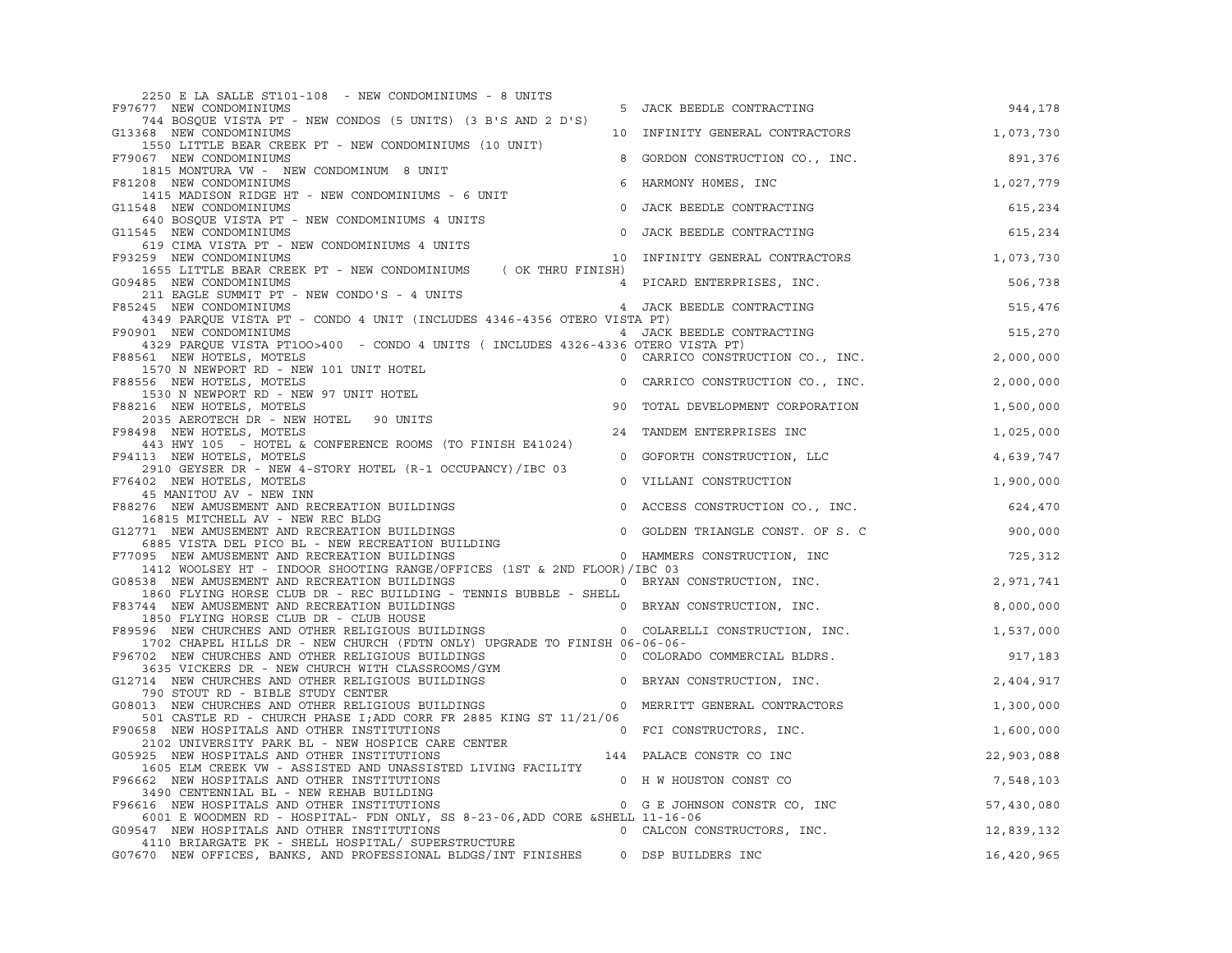| 3488 CANADAIR PT - FOUNDATION ONLY & EXTERIOR WALLS {UNDGND PLUM & ELECT}                                                                                                                         |              |                                  |            |
|---------------------------------------------------------------------------------------------------------------------------------------------------------------------------------------------------|--------------|----------------------------------|------------|
| G05405 NEW OFFICES, BANKS, AND PROFESSIONAL BLDGS/INT FINISHES<br>5820 BARNES RD - NEW CREDIT UNION                                                                                               |              | 0 SWINERTON BUILDERS             | 1,223,012  |
| F80931 NEW OFFICES, BANKS, AND PROFESSIONAL BLDGS/INT FINISHES<br>745 PATRIOT PARK VW - INTERIOR FINISH - OFFICE                                                                                  |              | 0 BRYAN CONSTRUCTION, INC.       | 1,384,672  |
| F82654 NEW OFFICES, BANKS, AND PROFESSIONAL BLDGS/INT FINISHES                                                                                                                                    | $\Omega$     | LAUTH CONSTRUCTION, LLC.         | 559,430    |
| 1090 N NEWPORT RD - INTERIOR FINISH / OFFICES {MIXED OCCUP}<br>G03110 NEW OFFICES, BANKS, AND PROFESSIONAL BLDGS/INT FINISHES<br>9950 FEDERAL DR100 - INTERIOR FINISH-OFFICE                      | $\circ$      | FRY CONSTRUCTION COMPANY         | 809,000    |
| F89066 NEW OFFICES, BANKS, AND PROFESSIONAL BLDGS/INT FINISHES                                                                                                                                    | $\circ$      | HAIGH CONSTRUCTION, INC.         | 947,000    |
| 13977 MILAM RD - COMMUNITY CENTER BUILDING<br>G02357 NEW OFFICES, BANKS, AND PROFESSIONAL BLDGS/INT FINISHES                                                                                      | $\circ$      | HAMMERS CONSTRUCTION, INC        | 633,500    |
| 1411 WOOLSEY HT - OFFICE/WAREHOUSE<br>F79573 NEW OFFICES, BANKS, AND PROFESSIONAL BLDGS/INT FINISHES                                                                                              | $\circ$      | DOWS INVESTMENT CORP             | 800,000    |
| 430 BEACON LITE RD100-155 - NEW OFFICE - SHELL ONLY (MON USE TAX PAID; SEE NOTES)<br>G00745 NEW OFFICES, BANKS, AND PROFESSIONAL BLDGS/INT FINISHES                                               | $\mathbf{0}$ | COLARELLI CONSTRUCTION, INC.     | 4,700,000  |
| 7250 GETTING HT - FOUNDATION/SUPERSTRUCTURE ONLY, OFFICE (NO SLAB)                                                                                                                                |              |                                  |            |
| F87707 NEW OFFICES, BANKS, AND PROFESSIONAL BLDGS/INT FINISHES<br>1075 VAPOR TR - OFFICE WAREHOUSE                                                                                                | $\mathbf 0$  | COLARELLI CONSTRUCTION, INC.     | 4,973,000  |
| G12494 NEW OFFICES, BANKS, AND PROFESSIONAL BLDGS/INT FINISHES<br>8580 SCARBOROUGH DR - MEDICAL OFFICE BLDG CORE & SHELL                                                                          | $\circ$      | THOMAS GEN. CONTRACTORS, INC.    | 3,518,324  |
| F81715 NEW OFFICES, BANKS, AND PROFESSIONAL BLDGS/INT FINISHES<br>4731 OPUS DR - MEDICAL OFFICE - SHELL ONLY                                                                                      |              | 0 ART C KLEIN CONSTRUCTION, INC. | 500,000    |
| F98602 NEW OFFICES, BANKS, AND PROFESSIONAL BLDGS/INT FINISHES                                                                                                                                    | $\circ$      | CHRISTOFFERSON COMM BLDRS INC    | 1,122,772  |
| 7520 BIERSTADT HT - NEW BANK<br>F81473 NEW OFFICES, BANKS, AND PROFESSIONAL BLDGS/INT FINISHES                                                                                                    | $\mathbf 0$  | PEAK PROFESSIONAL CONTRS INC     | 550,000    |
| 1290 N NEWPORT RD - INTERIOR FINISH/OFFICE/SHOWROOM<br>F97697 NEW OFFICES, BANKS, AND PROFESSIONAL BLDGS/INT FINISHES                                                                             | $\mathbf 0$  | TORIX GENERAL CONTRACTORS, LLC   | 750,000    |
| 5610 INDUSTRIAL PL - NEW OFFICES/WAREHOUSE<br>F86229 NEW OFFICES, BANKS, AND PROFESSIONAL BLDGS/INT FINISHES                                                                                      | $\mathbf 0$  | NUNN CONSTRUCTION INC            | 1,800,000  |
| 142 S RAVEN MINE DR - OFFICE/RETAIL BUILDING - SHELL ONLY<br>F86093 NEW OFFICES, BANKS, AND PROFESSIONAL BLDGS/INT FINISHES                                                                       | $\circ$      | NUNN CONSTRUCTION INC            | 1,800,000  |
| 142 S RAVEN MINE DR - OFFICE/RETAIL BUILDING - SHELL ONLY<br>G12485 NEW OFFICES, BANKS, AND PROFESSIONAL BLDGS/INT FINISHES                                                                       | $\Omega$     |                                  |            |
| 4330 N ACADEMY BL - NEW BANK                                                                                                                                                                      |              | WANER CONSTRUCTION CO., INC.     | 679,150    |
| G12014 NEW OFFICES, BANKS, AND PROFESSIONAL BLDGS/INT FINISHES<br>16050 OLD FOREST PT - CREDIT UNION (MONUMENT # 2006-2339)                                                                       | $\Omega$     | THE COPESTONE CO                 | 778,500    |
| G11704 NEW OFFICES, BANKS, AND PROFESSIONAL BLDGS/INT FINISHES                                                                                                                                    |              | 0 BRYAN CONSTRUCTION, INC.       | 3,969,923  |
| 8570 CRITERION DR - NEW SHELL OFFICE BUILDING--RESEARCH AND DEVELOPMENT<br>G11661 NEW OFFICES, BANKS, AND PROFESSIONAL BLDGS/INT FINISHES                                                         |              | 0 J.E. DUNN ROCKY MOUNTAIN, INC. | 8,400,000  |
| 2220 BRIARGATE PK - OFFICE BUILDING - FNDTN ONLY (UNDERSLAB ELECT/PLUM)<br>F84860 NEW OFFICES, BANKS, AND PROFESSIONAL BLDGS/INT FINISHES                                                         |              | 0 J. C. FELDMAN CONSTRUCTION     | 1,225,000  |
| 12375 BLACK FOREST RD - NEW EVENT CENTER                                                                                                                                                          |              |                                  |            |
| F94283 NEW OFFICES, BANKS, AND PROFESSIONAL BLDGS/INT FINISHES<br>1555 QUAIL LAKE LO - NEW OFFICE BUILDING-SHELL                                                                                  | $\circ$      | CHRISTOFFERSON COMM BLDRS INC    | 960,000    |
| G10553 NEW OFFICES, BANKS, AND PROFESSIONAL BLDGS/INT FINISHES<br>4747 TOWN CENTER DR - OFFICE/WAREHOUSE                                                                                          | $\circ$      | TRI-WESTERN CONSTRUCTION         | 973,222    |
| G10029 NEW OFFICES, BANKS, AND PROFESSIONAL BLDGS/INT FINISHES                                                                                                                                    | $\mathbf 0$  | COLARELLI CONSTRUCTION, INC.     | 2,750,000  |
| 7250 GETTING HT - INTERIOR FINISH (OFFICES)<br>G09306 NEW OFFICES, BANKS, AND PROFESSIONAL BLDGS/INT FINISHES                                                                                     |              | 0 H W HOUSTON CONST CO           | 1,186,478  |
| 3480 CENTENNIAL BL - NEW MEDICAL OFFICE BUILDING<br>F80708 NEW OFFICES, BANKS, AND PROFESSIONAL BLDGS/INT FINISHES 0 COLARELLI CONSTRUCTION, INC.                                                 |              |                                  | 3,243,583  |
| 12515 ACADEMY RIDGE VW - INT FIN-OFC*ADR CHG FRM 350 SYBILLA LN 2/06*                                                                                                                             |              |                                  |            |
| G00084 NEW SCHOOLS AND OTHER EDUCATIONAL BUILDINGS<br>825 N CASCADE AV - FDTN ONLY UPGRADE TO STRUCTURE ONLY - PRIVATE COLLEGE                                                                    |              | 0 M A MORTENSON COMPANY          | 15,320,742 |
|                                                                                                                                                                                                   |              |                                  | 573,634    |
| F86106 NEW SCHOOLS AND OTHER EDUCATIONAL BUILDINGS<br>8560 SCARBOROUGH DR - SCHOOL/CHILDCARE BUILDING<br>F78345 STORES AND OTHER RETAIL BUILDINGS/INT FINISHES<br>9 CHRISTOFFERSON COMM BLDRS INC |              |                                  |            |
| 5820 STETSON HILLS BL - NEW RESTAURANT                                                                                                                                                            |              |                                  | 595,730    |
| G06407 STORES AND OTHER RETAIL BUILDINGS/INT FINISHES                                                                                                                                             |              | 0 SAUNDERS CONSTRUCTION INC      | 9,531,069  |
| 9670 PROMINENT PT - NEW RETAIL<br>G06170 STORES AND OTHER RETAIL BUILDINGS/INT FINISHES                                                                                                           | $\Omega$     | GOLDEN TRIANGLE CONST. OF S. C   | 5,659,004  |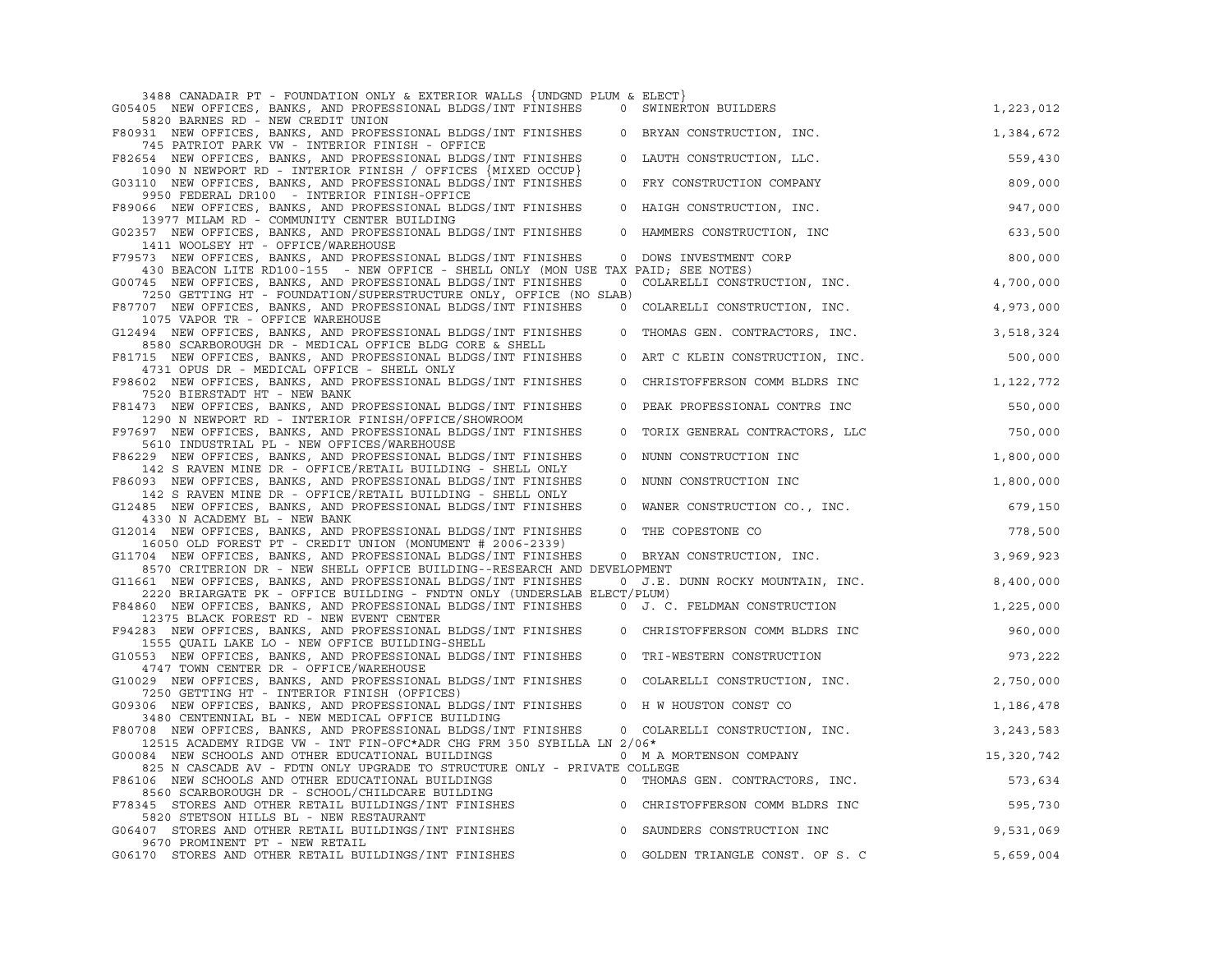| 9225 N UNION BL - NEW SUPERMARKET                                                                                                                                                                                                          |                                              |           |  |
|--------------------------------------------------------------------------------------------------------------------------------------------------------------------------------------------------------------------------------------------|----------------------------------------------|-----------|--|
|                                                                                                                                                                                                                                            | 0 COLORADO STRUCTURES INC                    | 4,336,828 |  |
| F83317 STORES AND OTHER RETAIL BUILDINGS/INT FINISHES<br>15866 JACKSON CREEK PK - RETAIL BUILDING THRU FINISH<br>F83201 STORES AND OTHER RETAIL BUILDINGS/INT FINISHES<br>5944 BARNES RD - NEW RETAIL BUILDING                             | 0 COLORADO STRUCTURES INC                    | 1,716,060 |  |
| 373 SONNES AND OTHER RETAIL BUILDINGS/INT FINISHES<br>5490 POWERS CENTER PT - RETAIL BUILDING - SHELL ONLY<br>303165 STORES AND OTHER RETAIL BUILDINGS/INT FINISHES<br>714,024<br>7685 MCLAUGHLIN RD - SHELL RETAIL BUILDING<br>714,024    |                                              |           |  |
|                                                                                                                                                                                                                                            |                                              |           |  |
|                                                                                                                                                                                                                                            |                                              |           |  |
| CONSIST AND OTHER RETAIL BUILDINGS AND TRINISHES<br>STORES AND OTHER RETAIL BUILDING-RETAIL CENTER<br>GO2580 STORES AND OTHER RETAIL BUILDING-RETAIL CENTER<br>GO2580 STORES AND OTHER RETAIL BUILDINGS/INT FINISHES<br>9235 N UNION B     |                                              |           |  |
| F82533 STORES AND OTHER RETAIL BUILDINGS/INT FINISHES O CHRISTOFFERSON COMM BLDRS INC<br>3101 NEW CENTER PT - NEW RESTAURANT                                                                                                               |                                              | 758,400   |  |
|                                                                                                                                                                                                                                            |                                              |           |  |
|                                                                                                                                                                                                                                            |                                              |           |  |
|                                                                                                                                                                                                                                            |                                              |           |  |
|                                                                                                                                                                                                                                            |                                              |           |  |
|                                                                                                                                                                                                                                            |                                              |           |  |
|                                                                                                                                                                                                                                            |                                              |           |  |
|                                                                                                                                                                                                                                            |                                              |           |  |
|                                                                                                                                                                                                                                            |                                              |           |  |
|                                                                                                                                                                                                                                            |                                              |           |  |
| 6830 BANDLEY DR - NEW RETAIL BUILDING/KC RV<br>F96620 STORES AND OTHER RETAIL BUILDINGS/INT FINISHES 0 G. A. MAXWELL CONSTRUCT., INC. 300,000<br>741 CLARK PL - SWELL BUILDING<br>741 CLARK PL - SHELL BUILDING                            |                                              |           |  |
| 741 CLARK PL - SHELL BUILDING<br>F96179 STORES AND OTHER RETAIL BUILDINGS/INT FINISHES 0 COLORADO STRUCTURES INC<br>523 STORES AD - RETAIL BUILDING - SHELL ONLY W/ ROUGH MEP<br>612623 STORES AND OTHER RETAIL BUILDINGS/INT FINISHES     |                                              |           |  |
| 15756 JACKSON CREEK PK - RETAIL BUILDING THRU FINISH (MONUMENT #2006-2338)                                                                                                                                                                 |                                              |           |  |
|                                                                                                                                                                                                                                            |                                              |           |  |
| 15756 JACKSON CREEK PK - RETAIL BUILDING THRO FINISH (MONUMENI #2000-2338)<br>G12594 STORES AND OTHER RETAIL BUILDINGS/INT FINISHES<br>F95363 STORES AND OTHER RETAIL BUILDINGS/INT FINISHES<br>T22 CLARK PL - NEW WAREHOUSE (OFFICE       |                                              |           |  |
| 7745 N ACADEMY BL - NEW RETAIL (DEMO OLD BLDG/REPLACE W/ NEW)                                                                                                                                                                              |                                              |           |  |
| G11055 STORES AND OTHER RETAIL BUILDINGS/INT FINISHES<br>2925 GEYSER DR - NEW RESTAURANT                                                                                                                                                   | 0 FELDMAN & CO. CONTRACTORS, INC $1,050,000$ |           |  |
| G09917 STORES AND OTHER RETAIL BUILDINGS/INT FINISHES<br>2960 S ACADEMY BL - RETAIL BUILDING - SHELL ONLY<br>F92692 STORES AND OTHER RETAIL BUILDINGS/INT FINISHES<br>1729 LAKE WOODMOOR DR - RETAIL BUILDINGS/INT FINISHES<br>F92617 STOR | 0 PEAK PROFESSIONAL CONTRS INC               | 603,366   |  |
|                                                                                                                                                                                                                                            | 0 HIGHLAND BUILDERS CORPORATION 970,000      |           |  |
| 1466 W GARDEN OF THE GODS RD - RETAIL BUILDING - SHELL ONLY                                                                                                                                                                                | 0 BRYAN CONSTRUCTION, INC. $1,700,000$       |           |  |
| F78390 STORES AND OTHER RETAIL BUILDINGS/INT FINISHES<br>5820 STETSON HILLS BL - NEW RESTAURANT                                                                                                                                            | 0 CHRISTOFFERSON COMM BLDRS INC              | 595,726   |  |
| G08133 STORES AND OTHER RETAIL BUILDINGS/INT FINISHES 0 THE COPESTONE CO<br>4307 INTEGRITY CENTER PT - RETAIL SHELL<br>G07030 NONRESIDENTIAL BUILDINGS (STORAGE SHEDS, ETC) ______________0 ART C KLEIN CONSTRUCTION, INC.                 |                                              | 1,882,000 |  |
| 7780 MILTON E PROBY PK160-196 - CANOPIES & KIOSKES AT AIRPORT                                                                                                                                                                              |                                              | 3,682,767 |  |
| F81797 NONRESIDENTIAL BUILDINGS (STORAGE SHEDS, ETC) 0 ALEXANDHER BUILDING CO., INC. 1,880,000<br>4750 SCARLET DR - MINI-STORAGE/OFFICE/RES                                                                                                |                                              |           |  |
| F86783 NONRESIDENTIAL BUILDINGS (STORAGE SHEDS, ETC) 0 HENSEL PHELPS CONSTRUCTION CO 14,500,000                                                                                                                                            |                                              |           |  |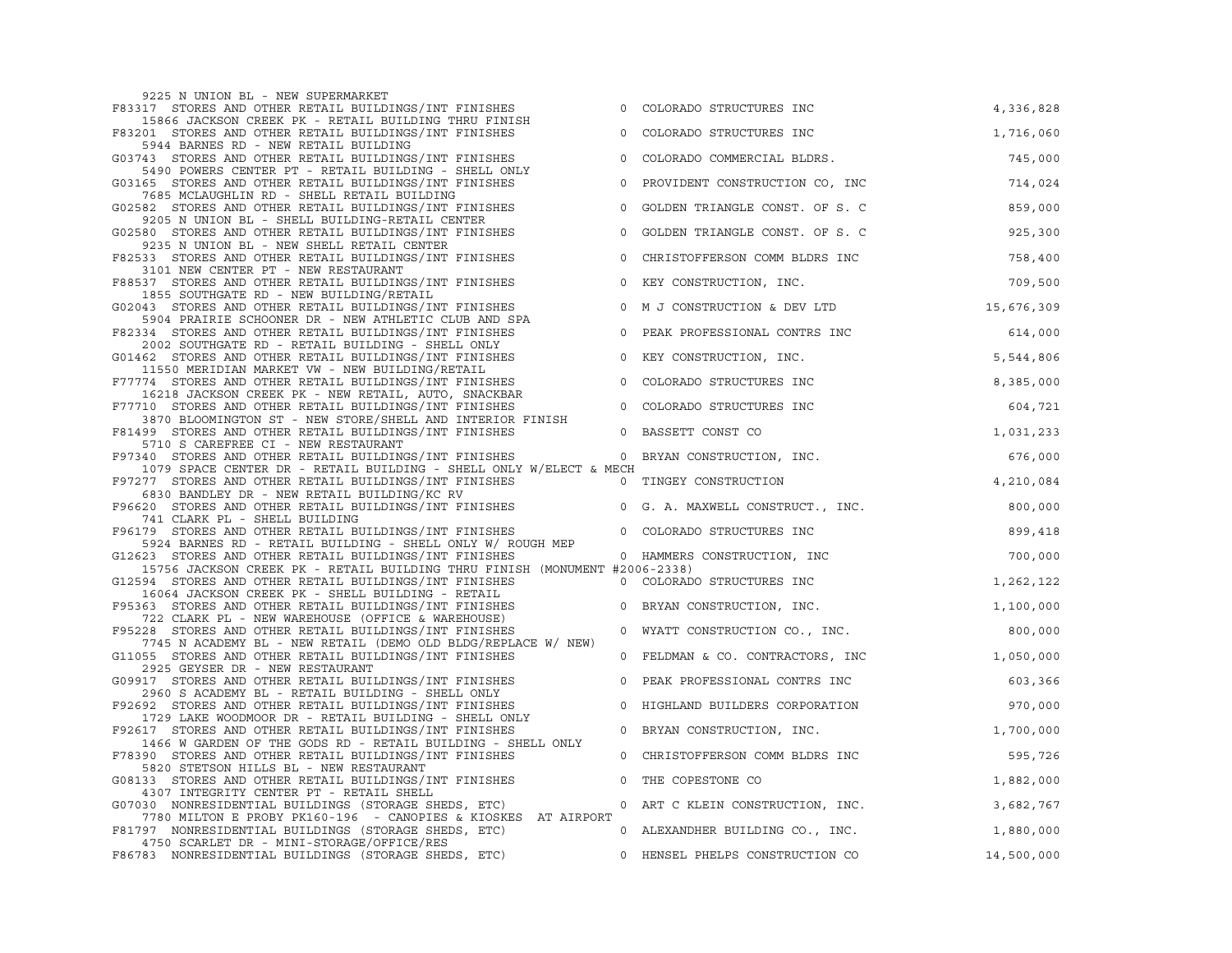| 1697 AVIATION WA - NEW AIRCRAFT HANGER<br>F78604 NONRESIDENTIAL BUILDINGS (STORAGE SHEDS, ETC) 0 GLACIER CONSTRUCTION CO., INC.                                                                                                                                                                    |                |                                             | 643,000   |
|----------------------------------------------------------------------------------------------------------------------------------------------------------------------------------------------------------------------------------------------------------------------------------------------------|----------------|---------------------------------------------|-----------|
| 458 WILLOW SPRINGS RD - PUMP STATION<br>F84769 NONRESIDENTIAL BUILDINGS (STORAGE SHEDS, ETC) O HAMMERS CONSTRUCTION, INC                                                                                                                                                                           |                |                                             | 812,000   |
| F84769 NONKESIDENTIAL DUIDENTS (STICK/WAREHOUSE<br>990 MEADOWBROOK PK - NEW OFFICE/WAREHOUSE<br>F93388 NONRESIDENTIAL BUILDINGS (STORAGE SHEDS, ETC) 0 T-BONE CONSTRUCTION, INC.                                                                                                                   |                |                                             | 699,000   |
| F92851 STRUCTURES OTHER THAN BUILDINGS (SWIMMING POOLS, ETC) 0 WEAVER GENERAL CONSTRUCTION CO                                                                                                                                                                                                      |                |                                             | 750,000   |
| 14750 JUMPING MOUSE VW - CONCRETE TANK (COUNTY) FOR DONALA WASTEWATER<br>F91713 STRUCTURES OTHER THAN BUILDINGS (SWIMMING POOLS, ETC) 0 THE COPESTONE CO                                                                                                                                           |                |                                             | 522,890   |
| 1655 PIRATE HT - RESTROOMS/ CONCESSION STAND/ BLEACHERS<br>G08766 STRUCTURES OTHER THAN BUILDINGS (SWIMMING POOLS, ETC) 0 JIM RHEIN CONSTRUCTION, INC. 230,499                                                                                                                                     |                |                                             |           |
| 5795 TAXI WA - NEW AIRCRAFT HANGER (FOUNDATION ONLY)<br>G11074 RESIDENTIAL ALTERATIONS (REMODEL, ADDITIONS, ETC)                                                                                                                                                                                   | $\overline{0}$ | DISTINCTIVE CUSTOM HOMES                    | 1,000,000 |
| 12795 OAK CLIFF WA - RES ADDITION # 2 (NOT INCLUDING HOCKEY RINK)<br>F83692 COMMERCIAL ALTERATIONS (ADDITIONS, REMODELS, ETC)                                                                                                                                                                      | $\overline{0}$ | NUNN CONSTRUCTION INC                       | 2,720,000 |
| 1025 E WOODMEN RD - ADDN - FDN ONLY - SS & FINISH 4-6-06<br>F90703 COMMERCIAL ALTERATIONS (ADDITIONS, REMODELS, ETC)                                                                                                                                                                               |                | 0 PIONEER GENERAL CONTRACTORS               | 750,000   |
| The Microsoft Construction Construction (CROCERY STORE)<br>113 COMMERCIAL ALTERATIONS (ADDITIONS, REMODELS, ETC)<br>113 COMMERCIAL ALTERATIONS (ADDITIONS, REMODELS, ETC)<br>207 COMMERCIAL ALTERATIONS (ADDITIONS, REMODELS, ETC)<br><br>F80113 COMMERCIAL ALTERATIONS (ADDITIONS, REMODELS, ETC) |                |                                             | 500,000   |
| G07307 COMMERCIAL ALTERATIONS (ADDITIONS, REMODELS, ETC)                                                                                                                                                                                                                                           |                |                                             | 1,054,231 |
| 9965 FEDERAL DR - INTERIOR REMODEL - FABRICATION<br>9965 FEDERAL DR - INIERIOR REMODEL - FABRICATION<br>G06739 COMMERCIAL ALTERATIONS (ADDITIONS,REMODELS, ETC) 0 G E JOHNSON CONSTR CO, INC                                                                                                       |                |                                             | 1,038,759 |
| 2222 N NEVADA AV3RD FLOOR - INTERIOR REMODEL- AMB CARE CENTER<br>F90368 COMMERCIAL ALTERATIONS (ADDITIONS, REMODELS, ETC) 0 PROVIDENT CONSTRUCTION CO, INC                                                                                                                                         |                |                                             | 511,000   |
| 5707 N ACADEMY BL - INTERIOR REMODEL - CHG OF USE TO BEAUTY COLLEGE<br>G06054 COMMERCIAL ALTERATIONS (ADDITIONS, REMODELS, ETC)                                                                                                                                                                    |                | $0 \t G E JOHNSON CONSTR CO, INC 829,000$   |           |
| 1750 E BOULDER STBLDG #2 - INTERIOR REMODEL ADDING OFFICES & UNDRGND TUNNEL                                                                                                                                                                                                                        |                |                                             | 7,950,737 |
| GO5057 COMMERCIAL ALTERATIONS (ADDITIONS, REMODELS, ETC) 0 ART C KLEIN CONSTRUCTION, INC.<br>130 S NEVADA AV - NEW PARKING GARAGE ADDITION<br>604660 COMMERCIAL ALTERATIONS (ADDITIONS, REMODELS, ETC) 0 THE WHITING-TURNER CONTRACT                                                               |                |                                             | 1,600,000 |
| 1710 BRIARGATE BL10 - INT&EXT REMODEL& ADDITION (FDN ONLY) UPGRD TO FINISH                                                                                                                                                                                                                         |                |                                             |           |
| F77092 COMMERCIAL ALTERATIONS (ADDITIONS, REMODELS, ETC) 0 THOMAS GEN. CONTRACTORS, INC.<br>8810 N UNION BL - SHELL ADD; ADD EXTENDED 4/20/06<br>F79873 COMMERCIAL ALTERATIONS (ADDITIONS, REMODELS, ETC) 0 NUNN CONSTRUCTION INC<br>                                                              |                |                                             | 627,445   |
| 4005 LEE VANCE VW - INT REMODEL - CHURCH ( CHG OF USE)                                                                                                                                                                                                                                             |                |                                             | 680,000   |
| G04538 COMMERCIAL ALTERATIONS (ADDITIONS, REMODELS, ETC)<br>2221 E BIJOU ST - REROOF - TAMKO BUR 150,000 SF                                                                                                                                                                                        |                | .<br>0 D & D ROOFING, INC.                  | 781,000   |
| G03918 COMMERCIAL ALTERATIONS (ADDITIONS, REMODELS, ETC) 00 WELLS & WEST GENERAL CONT. INC<br>700 CONEJOS ST - INTERIOR REMODEL - ADDING 3RD FLOOR INSIDE BUILDING                                                                                                                                 |                |                                             | 698,255   |
| G02797 COMMERCIAL ALTERATIONS (ADDITIONS, REMODELS, ETC)<br>7710 DURANT DR - INTERIOR REMODEL                                                                                                                                                                                                      |                | 0 PINKARD CONSTRUCTION COMPANY 6000 700,000 |           |
| THE SURFAINT DR - INTERIOR REMODEL<br>934 MANITOU AV - CONVERT TO RETAIL SHELL & APARTMENTS<br>F87712 COMMERCIAL ALTERATIONS (ADDITIONS, REMODELS, ETC)<br>934 MANITOU AV - CONVERT TO RETAIL SHELL & APARTMENTS<br>F87712 COMMERCIAL                                                              |                |                                             |           |
| 9965 FEDERAL DR - INTERIOR REMODEL/OFFICE                                                                                                                                                                                                                                                          |                |                                             |           |
| 9965 PEDEKAL DK - INIEKIOK KENODELI/OFFICES, ETC)<br>F87687 COMMERCIAL ALTERATIONS (ADDITIONS, REMODELS, ETC) 0 S & R CONSTRUCTION INC 1,300,000<br>201 Y ELEMENT MORE NORTH ANNUS CULTI ANNUM MEVER DE M/ DADITNO CAD (DEVI 2-15-06                                                               |                |                                             |           |
| 101 N TEJON STSEE NOTES - SHELL ADDN- MIXED USE W/ PARKING GAR (REV 2-15-06<br>G00365 COMMERCIAL ALTERATIONS (ADDITIONS, REMODELS, ETC) 0 PIONEER GENERAL CONTRACTORS                                                                                                                              |                |                                             | 900,000   |
| 624 HWY 105 - INTERIOR REMODEL - RETAIL<br>F79235 COMMERCIAL ALTERATIONS (ADDITIONS, REMODELS, ETC) 0 BRYAN CONSTRUCTION, INC.                                                                                                                                                                     |                |                                             | 594,607   |
| 8610 EXPLORER DR200 - INTERIOR REMODEL/OFFICE<br>F99115 COMMERCIAL ALTERATIONS (ADDITIONS, REMODELS, ETC)                                                                                                                                                                                          |                | 0 G. A. MAXWELL CONSTRUCT., INC.            | 578,000   |
| 810 ARCTURUS DR - INTERIOR REMODEL/OFFICE/THERAPY<br>F97940 COMMERCIAL ALTERATIONS (ADDITIONS, REMODELS, ETC)                                                                                                                                                                                      | $\overline{0}$ | THE COPESTONE CO                            | 2,300,000 |
| 7345 E WOODMEN RD - CHURCH ADDITION<br>F96438 COMMERCIAL ALTERATIONS (ADDITIONS, REMODELS, ETC)                                                                                                                                                                                                    |                | 0 PATTERSON CUSTOM HOMES, INC. 1,300,000    |           |
| 6710 N ACADEMY BL - ADDTION - AUTO REPAIR / OFFICE / SHOWROOM<br>G12911 COMMERCIAL ALTERATIONS (ADDITIONS, REMODELS, ETC)                                                                                                                                                                          |                | 0 G E JOHNSON CONSTR CO, INC                | 639,000   |
| 435 GOLD PASS HT - INTERIOR REMODEL - SCHOOL/DORM<br>F96290 COMMERCIAL ALTERATIONS (ADDITIONS, REMODELS, ETC)                                                                                                                                                                                      |                | 0 G E JOHNSON CONSTR CO, INC                | 1,088,819 |
|                                                                                                                                                                                                                                                                                                    |                |                                             |           |